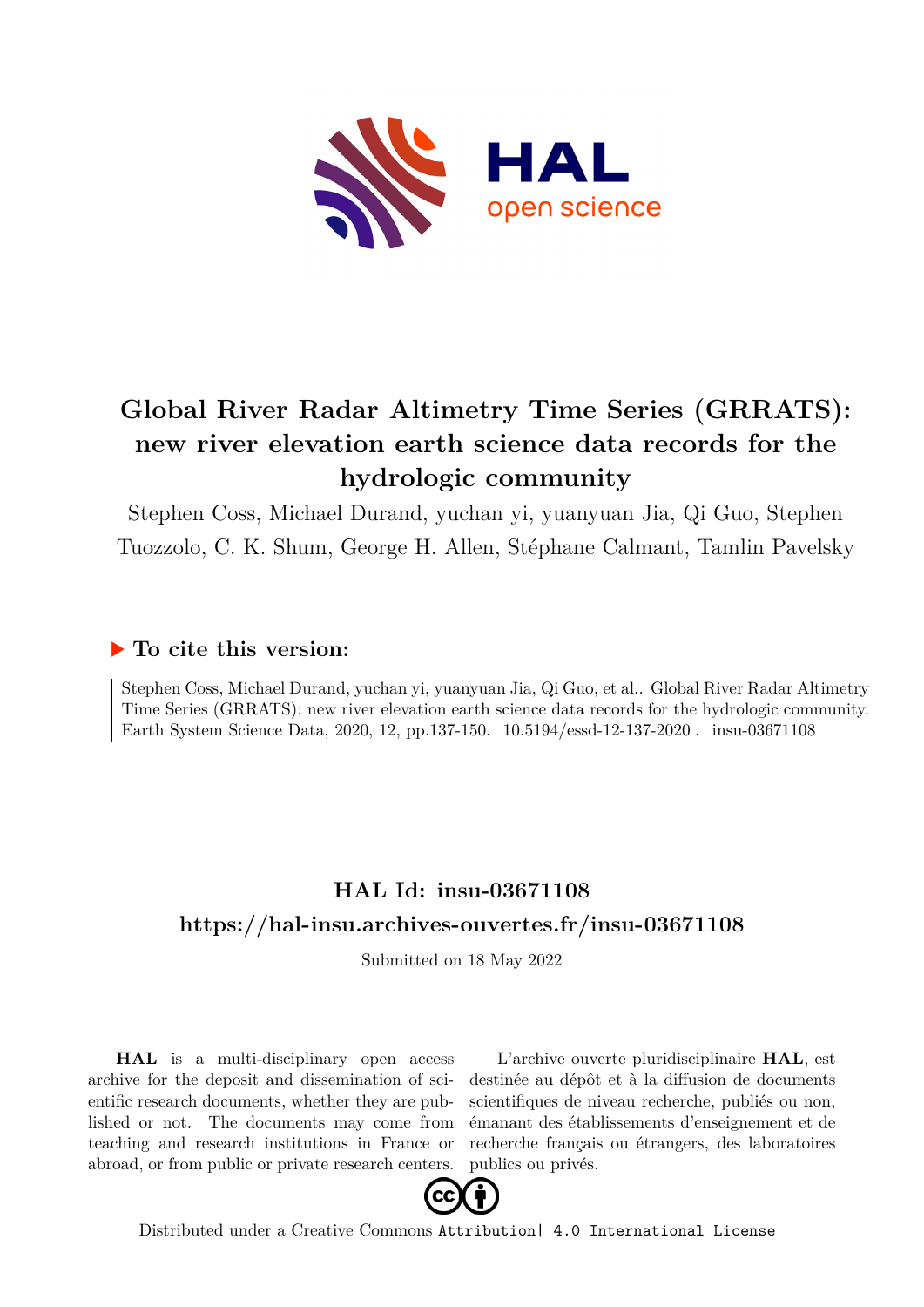Earth Syst. Sci. Data, 12, 137–150, 2020 https://doi.org/10.5194/essd-12-137-2020 © Author(s) 2020. This work is distributed under the Creative Commons Attribution 4.0 License.



## **Global River Radar Altimetry Time Series (GRRATS): new river elevation earth science data records for the hydrologic community**

Stephen Coss<sup>1,2</sup>, Michael Durand<sup>1,2</sup>, Yuchan Yi<sup>1</sup>, Yuanyuan Jia<sup>1</sup>, Qi Guo<sup>1</sup>, Stephen Tuozzolo<sup>1</sup>, C. K. Shum<sup>1,6</sup>, George H. Allen<sup>3,4</sup>, Stéphane Calmant<sup>5</sup>, and Tamlin Pavelsky<sup>3</sup>

<sup>1</sup> School of Earth Sciences, The Ohio State University, Columbus, Ohio, USA <sup>2</sup>Byrd Polar and Climate Research Center, The Ohio State University, Columbus, Ohio, USA <sup>3</sup>Department of Geological Sciences, The University of North Carolina at Chapel Hill, Chapel Hill, North Carolina, USA <sup>4</sup>Department of Geography, Texas A&M University, College Station, TX, USA 5 IRD/LEGOS, 16 Avenue Edouard Belin, 31400 Toulouse, France <sup>6</sup>Institute of Geodesy and Geophysics, Chinese Academy of Sciences, Wuhan 430077, China

**Correspondence:** Stephen Coss (coss.31@osu.edu)

Received: 23 May 2019 – Discussion started: 1 August 2019 Revised: 9 November 2019 – Accepted: 26 November 2019 – Published: 22 January 2020

**Abstract.** The capabilities of radar altimetry to measure inland water bodies are well established, and several river altimetry datasets are available. Here we produced a globally distributed dataset, the Global River Radar Altimeter Time Series (GRRATS), using Envisat and Ocean Surface Topography Mission (OSTM)/Jason-2 radar altimeter data spanning the time period 2002–2016. We developed a method that runs unsupervised, without requiring parameterization at the measurement location, dubbed virtual station (VS) level, and applied it to all altimeter crossings of ocean-draining rivers with widths  $> 900$  m ( $> 34$  % of the global drainage area). We evaluated every VS, either quantitatively for VS locations where in situ gages are available or qualitatively using a grade system. We processed nearly 1.5 million altimeter measurements from 1478 VSs. After quality control, the final product contained 810 403 measurements distributed over 932 VSs located on 39 rivers. Available in situ data allowed quantitative evaluation of 389 VSs on 12 rivers. The median standard deviation of river elevation error is 0.93 m, Nash–Sutcliffe efficiency is 0.75, and correlation coefficient is 0.9. GRRATS is a consistent, well-documented dataset with a user-friendly data visualization portal, freely available for use by the global scientific community. Data are available at https://doi.org[/10.5067/PSGRA-SA2V1](https://doi.org/10.5067/PSGRA-SA2V1) (Coss et al., 2016).

#### **1 Introduction**

Despite growing demand from emerging large-scale hydrologic science and applications, global and freely available observations of river water levels are still scarce (Hannah et al., 2011; Pavelsky et al., 2014; Shiklomanov et al., 2002). Advances in remote sensing and computing capabilities have enabled new areas of global fluvial research that are dependent upon river elevations, including global hydrologic quantification of carbon and nitrogen fluxes (e.g., Allen and Pavelsky, 2018; Oki and Yasuoka, 2008) and characterization of flood risk for future climate scenarios (Schumann et al., 2018; Smith et al., 2015). Evaluation of these global river elevation models requires global datasets of river elevation time series, but in situ river water levels are scarce, as they are often not shared outside specific government agencies. Thus model evaluation and calibration increasingly relies on remotely sensed data (Overton, 2015; Pavelsky et al., 2014; Sampson et al., 2015). Newer radar altimeter missions like Sentinel-3 are improving the contemporary record with features like automated processing, alleviating the need for retracking and other postprocessing to generate useful mea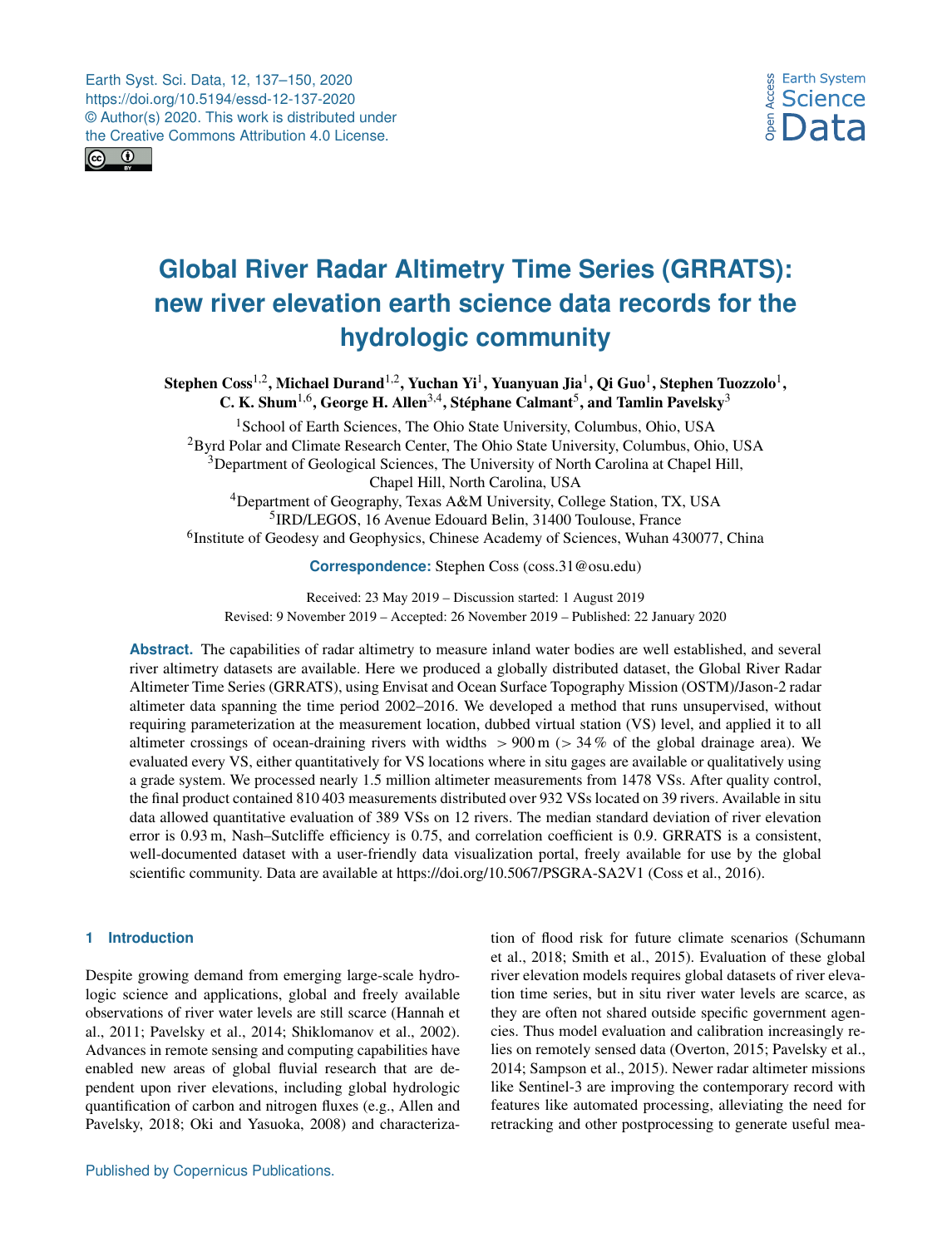surements. In addition, the Surface Water and Ocean Topography (SWOT; [https://swot.jpl.nasa.gov/,](https://swot.jpl.nasa.gov/) last access: 24 October 2019) satellite mission, scheduled for launch in 2021, will observe global river elevations with an unprecedented global spatial resolution despite variation within its measurement swath. Establishing robust global river elevation datasets for the pre-SWOT period is critical to prepare for the SWOT mission and for the study of hydrology more broadly.

Satellite radar altimetry data have enabled important scientific advances in hydrology (Birkett et al., 2002; Bjerklie et al., 2005; Calmant et al., 2008; Jung et al., 2010; Getirana et al., 2009; Birkinshaw et al., 2014; Frappart et al., 2015; Becker et al., 2018; Emery et al., 2018, among many others), but spatial coverage is limited. This is for two primary reasons: inclination or latitude coverage limits of radar altimeter orbits (orbits with better temporal resolution have worse spatial coverage), and technical measurement challenges associated with retrieving elevation over seasonally varying rivers. Indeed, radar altimeter orbits and elevation retrieval technology were originally designed for characterizing ocean surface topography. The orbital characteristics of historic and contemporary radar altimetry missions used for hydrology tend to follow either the 10 d TOPEX/POSIEDON, Jason-1, Jason-2, and Jason-3 orbit with relatively high temporal resolution but low spatial coverage or the 35 d ERS-1, ERS-2, Envisat, and SARAL-AltiKa orbits with low temporal resolution but higher spatial coverage. Neither of these orbit paradigms captures all global rivers (Alsdorf et al., 2007).

The second fundamental cause of poor global coverage of river radar altimeter observation availability is rooted in the measurement itself. There are a set of criteria, such as river width, nearby topography, and groundcover, associated with successful water surface level retrieval, but none have been shown to be fully predictive of water level accuracy (Maillard et al., 2015). Most of Earth's rivers are too narrow to be accurately measured by satellite radar altimeters: Lettenmaier et al. (2015) suggest that rivers should be wider than 1000 m for optimal retrieval, primarily due to the 1–2 km footprint size of pulse-limited satellite altimeters. Radar altimeter effective footprint size is a function of the surface characteristics and pulse emission mode. For example, in low-resolution mode (LRM), which was commonly used for satellite altimeters until  $∼ 2016$ , footprints typically range from 1.5 to 6.0 km in diameter, depending on the land topography near rivers. Thus, all but the widest rivers are (technically) subfootprint features in LRM. Radar altimetry retrieval of river surface elevations thus relies on the fact that rivers reflect more radar signal than does land, due to the high dielectric constant of water. Some studies have developed methods to process radar altimetry data for far narrower rivers with LRM altimeters (e.g., ∼ 100 m) for a particular location (e.g., Santo da Silva, 2010; Maillard et al., 2015; Boergens et al., 2016; Biancamaria et al., 2017). Since ∼ 2016, retrieving water levels over narrow rivers is increasingly common with the synthetic aperture radar (SAR) altimetry missions (e.g., Cryosat-2 and Sentinel-3) for which the equivalent footprint (300 m wide along flight track band) enables much easier detection and processing of radar returns from rivers.

Regardless of the specifics of a particular measurement location, altimeter range data (direct sensor measurement) require a great deal of processing to be converted into usable surface heights. Measurements of ocean height rely on an onboard processor known as a "tracker" to dynamically estimate the approximate range of the target (i.e., the sea surface) in order to map received radar pulses to precise surface elevations. The onboard tracker works well for measuring ocean surface elevations, but it is unsuitable for estimating continental surface elevations. It thus requires further processing steps, known as "retracking". Using retracked river observations, inland radar altimetry can accurately measure changing river surface elevation (Koblinsky et al., 1993; Berry et al., 2005; Frappart et al., 2006; Alsdorf et al., 2007; Santos da Silva et al., 2010; Papa et al., 2010; Dubey et al., 2015; Tourian et al., 2016; Verron et al., 2018). While custom retrackers have been derived and tested in particular locations (Huang et al., 2018; Maillard et al., 2015; Sulistioadi et al., 2015) the ICE-1 retracker (Wingham et al., 1986) is arguably the best compromise between being consistently reliable and available for many altimeter missions (Biancamaria et al., 2017; Frappart et al., 2006; Santos da Silva et al., 2010). While available globally, the ICE-1 retracked data must be extracted over river targets, and carefully filtered, to make them useful to global hydrological modeling applications.

The four currently available radar altimeter datasets for rivers represent tremendous technical achievements: (1) Hydroweb [\(http://hydroweb.theia-land.fr/,](http://hydroweb.theia-land.fr/) last access: 3 January 2019), (2) Database for Hydrological Time Series over Inland Waters (DAHITI) [\(https://dahiti.dgfi.tum.de/en/,](https://dahiti.dgfi.tum.de/en/) last access: 3 January 2019), (3) River&Lake Near Real Time (NRT) [\(https://web.archive.org/web/20181006062149/http://](https://web.archive.org/web/20181006062149/http://tethys.eaprs.cse.dmu.ac.uk/RiverLake/shared/main) [tethys.eaprs.cse.dmu.ac.uk/RiverLake/shared/main,](https://web.archive.org/web/20181006062149/http://tethys.eaprs.cse.dmu.ac.uk/RiverLake/shared/main) last access: 3 January 2019), and (4) HydroSat [\(http://hydrosat.gis.](http://hydrosat.gis.uni-stuttgart.de/php/index.php) [uni-stuttgart.de/php/index.php,](http://hydrosat.gis.uni-stuttgart.de/php/index.php) last access: 3 January 2019). However, they are not optimized for the specific needs of global hydrologic modelers, who require global coverage and enhanced ease of use (accessibility and metadata). Note that River&LakeNRT is no longer online but we compare against it for historical reasons (an archive link has been provided). Existing datasets have several characteristics that make them challenging to use for global hydrologic modeling. First, they tend to include dense coverage where altimeters perform well (e.g., over large, tropical rivers) or are based on programmatic priorities of funding agencies. Hydroweb has 991 river VSs in South America alone, for example, primarily in the Amazon basin, while most include few Arctic rivers. One challenge of including Arctic rivers involves the complicating effect of river ice, which is widespread for much of the year. Three of the four datasets (Hydroweb being the exception) cannot be downloaded in bulk but require repetitive clicking via web interface.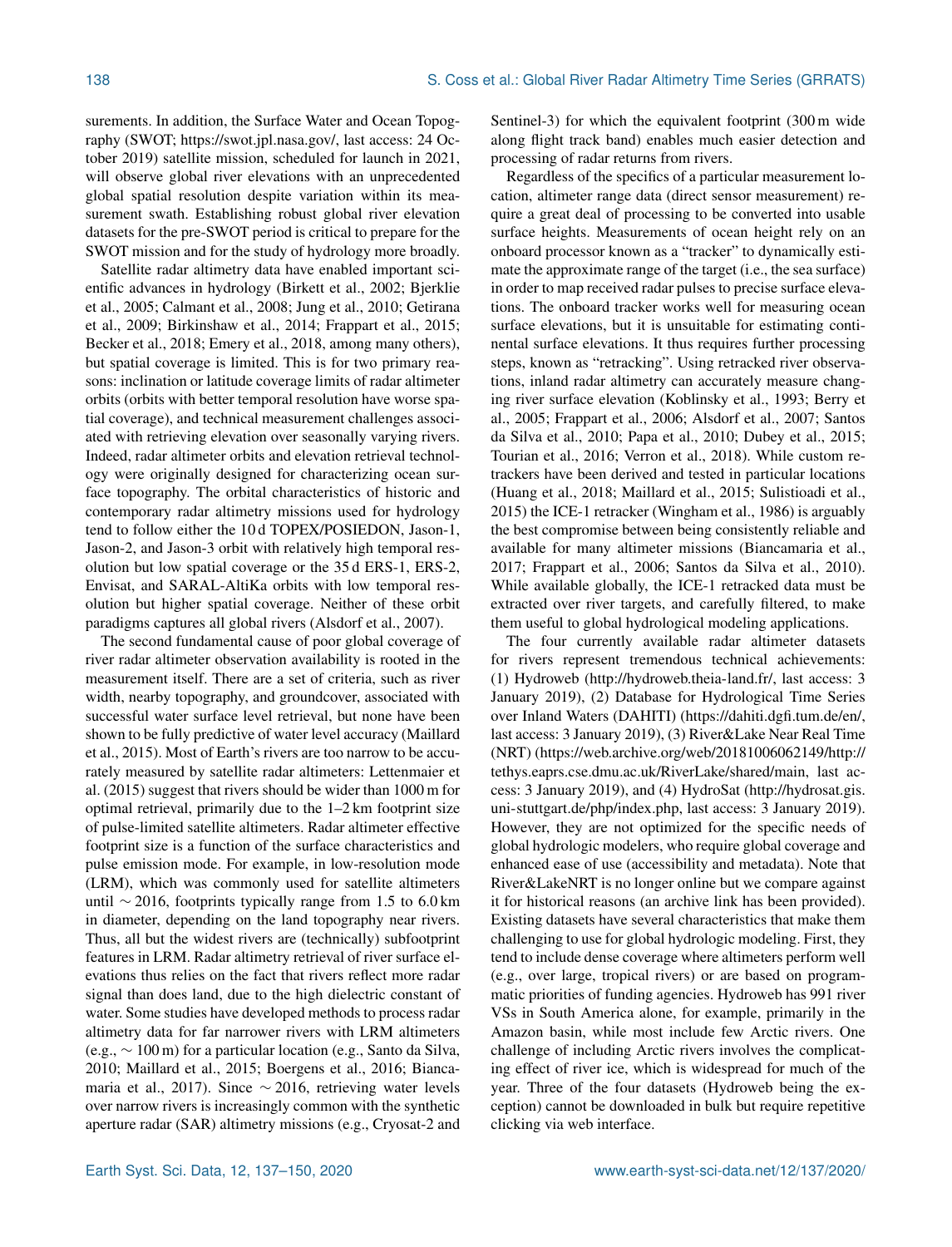In this study, we determined what fraction of available altimeter data would be useful for global rivers using retracked data available from the official distribution of the instrument data (the geophysical data records, GDRs), unsupervised methods, and automatic data filtering processes. The result is the Global River Radar Altimetry Time Series (GRRATS), a global river altimetry dataset comprised of an opportunistic exploitation of VSs on the world's largest rivers specifically suited for the needs of global hydrological applications. GRRATS uses the VS as its fundamental organizational element. VSs are locations where ground tracks of exact repeat altimetry mission orbits cross rivers, enabling the development of a time series of water elevation observations. VSs can be thought of much in the same way as an in situ river gaging station but are entirely derived from remotely sensed measurements of river surface elevation. GR-RATS is an Earth Science Data Record (ESDR) hosted at the Physical Oceanography Distributed Active Archive Center (PO.DAAC) with a focus on conforming to data management and stewardship best practices (Wilkinson et al., 2016). GRRATS currently spans 2002–2016 and includes global ocean-draining rivers greater than 900 m in width: these collectively drain a total of > 34 % of global land area. GR-RATS follows data management best practices as outlined by Wilkinson et al. (2016), and it includes extensive metadata. In developing GRRATS, our purpose is to create an accurate dataset, and also to create a better data product focused on ease of use.

#### **2 Methods**

There are four major steps in building GRRATS (Coss et al., 2016): (1) identification of potential VSs on global rivers, (2) extraction of altimeter observations from the geophysical data records (GDRs), (3) filtering out noisy returns from the altimetry, and (4) performing either quantitative of qualitative evaluation. The philosophy and overview of GRRATS methods are reviewed here, whereas details of GRRATS production are more thoroughly described in the user handbook [\(ftp://podaac-ftp.jpl.nasa.gov/allData/](ftp://podaac-ftp.jpl.nasa.gov/allData/preswot_hydrology/L2/rivers/docs/) [preswot\\_hydrology/L2/rivers/docs/,](ftp://podaac-ftp.jpl.nasa.gov/allData/preswot_hydrology/L2/rivers/docs/) last access: 3 January 2019).

#### 2.1 Identification of potential VSs

We began by identifying potential VSs for GDR extraction by identifying locations on global ocean-draining rivers where altimeter orbital ground tracks cross river locations greater than 900 m in width. We chose 900 m as our lower width limit as previous work has shown that VSs with widths > 1 km present a higher probability of good performance (Birkett et al., 2002; Frappart et al., 2006; Kuo and Kao, 2011; Papa et al., 2012). This selection of rivers is spatially varied and large enough to provide a sensible constraint on global models. We used the intersection of the nominal altimeter ground tracks with the Global River Widths from Landsat (GRWL) dataset to identify such locations (Allen and Pavelsky, 2018).

#### 2.2 GDR extraction

We extracted altimeter observations at the VS from the GDRs; this consisted of three steps. First we spatially joined Landsat imagery (selected from times of mean river discharge) compiled for the Global River Widths from Landsat (GRWL) river centerlines dataset (Allen and Pavelsky, 2015, 2018) with satellite ground tracks to define the width extent of the mask used for the extraction of water elevations. Each mask was constructed using the width extent and upstream and downstream limits that were 2 km perpendicular to the crossing location. We extracted all altimeter returns with centroids falling within each mask for each pass from Jason-2 GDR version D (Dumont et al., 2009) and the Envisat GDR, version 2.1 or later (Soussi and Féménias, 2009), using corrections outlined in product documentation. We extracted ICE-1 retracked ranges from the GDR (Gommenginger et al., 2011; Wingham et al., 1986). To get ellipsoidal heights, we applied the standard combination of parameters and corrections. We then converted these ellipsoidal heights to an orthometric height above the geoid, using the Earth Gravitational Model 2008 (EGM08; Pavlis et al., 2012).

#### 2.3 Data filtering

We filtered altimetry data in a six-step process. First, we filtered using an a priori digital elevation model (DEM) data baseline elevation (median of all best available DEM values falling within the extraction polygon) at each VS. We used Shuttle Radar Topography Mission (SRTM), Global Multi-Resolution Terrain Elevation Data (GMTED), and Advanced Spaceborne Thermal Emission and Reflection Radiometer (ASTER), in that order of preference (Abrams, 2000; Danielson and Gesch, 2011; Van Zyl, 2001). We filtered out elevations 15 m above or 10 m below the constrained baseline elevation. We arrived at these limits by examining over 150 United States Geological Survey (USGS) gages with upstream drainage areas larger than  $20000 \text{ km}^2$  and changing the upper filter limit (responsible for 90.5 % of data points filtered due to height) to 14 or 16 m, resulting in a 4.2  $%$ increase and 3.8 % decrease in filtered points respectively. We determined these limits should reasonably encompass any measurements of the river surface as the Amazon flood wave is capped around 15 m from trough to peak (Trigg et al., 2009). Second, we applied an additional elevation filter removing any elevations that fell 2 m or more below the 5th percentile of surface elevations in the time series (0.03 % of total returns). We obtained low-end filter criteria for removing observations impacted by near-river topography at low flow by trial and error. Third, we flagged and removed elevations from times of likely ice cover. Ice cover dates were de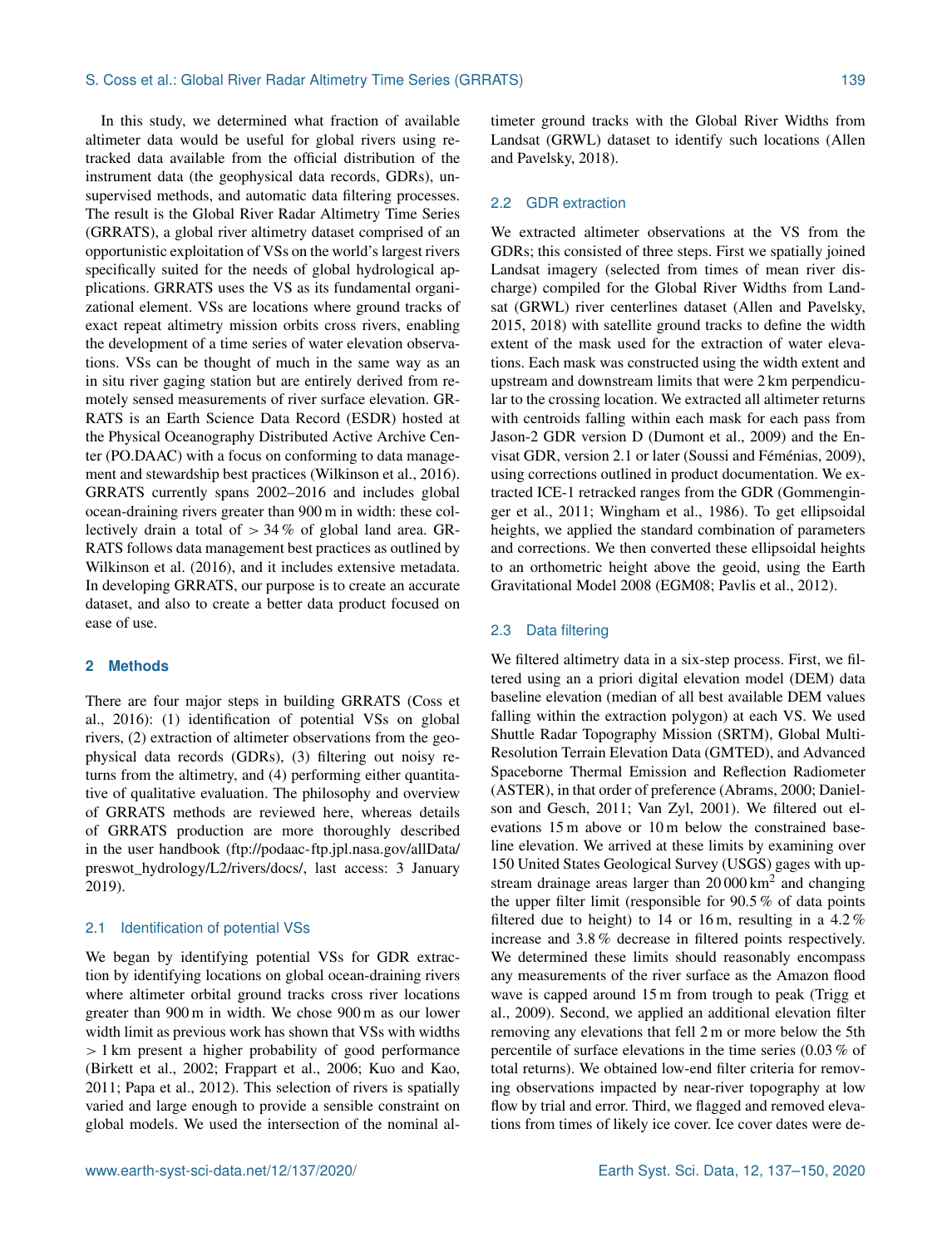termined from USGS and Environment and Climate Change Canada (ECCC) data when available. If ice breakup data were not available, we applied broad date limits regionally, using observations from the Pavelsky and Smith (2004) study of Arctic river ice breakup timing. Breakup dates range from late September to early June. Fourth, remaining elevations were averaged for each cycle at each VS. Fifth, we removed any potential VS with < 25 % or 50 % of available cycles for rivers with and without ice cover, respectively. Finally, we determined a flow distance limit for tidal VSs (those where the tidal signal was dominant) using visual inspection of the time series on each river and removed VSs below that point.

#### 2.4 Data evaluation

We acquired evaluation stage data from 65 stream gages (on 12 rivers) (Environment Canada, 2016; Jacobs, 2002; Martinez, 2003; USGS, 2016). All stage data are publicly available with the exception of data from the Congo, Ganges, Brahmaputra, and Zambezi, which were provided by the authors. Note that VSs rarely fall in the same location as a stream gage; thus, most studies recommend some VS–in situ stream gage distance (e.g., 200 km) beyond which comparisons are not performed (Michailovsky et al., 2012). Analyses showed that VS–stream gage distance was often not an accurate predictor of height anomaly differences. This is likely due to the hydraulics (width, nearby dams, confluences) of a more distant gage being more similar to the location of the VS than the most proximal gage. Thus, in this study, we compared each virtual station with all in situ gages available on the main channel of that river. At each VS, we reported error metrics for the best, median, and the spatially closest comparison. For completeness, we included VSs with poor error metrics; users can then select which of the VSs to use, based on their reported error statistics and the user applications. Following the normal practice in the field (e.g., Berry and Benveniste, 2010; Schwatke et al., 2015), we compare relative heights between VSs and gages, as opposed to absolute heights, in order to avoid the influence of the difference in datum and the lack of correspondence between satellite ground tracks and gage locations. We calculated relative heights by removing the long-term mean between the sample pairs of VS heights and the stage measured by the stream gages. Error metrics in GRRATS include the correlation coefficient  $(R)$ , Nash–Sutcliffe efficiency (NSE), and standard deviation of the errors (SDEs). NSE is typically employed to describe the goodness of fit for a modeled result with measured values, so our use here is nontraditional. Nonetheless, we use NSE because, as opposed to R and SDE, NSE normalizes error with variation from the mean in the observed, or in our case, in situ data, by comparing error to actual variability. For example, 1 m of error can be an issue of varying severity when rivers can have height variation ranging from  $> 10$  m (Amazon) to  $< 5$  m (Saint Lawrence River). It is also

an established metric for goodness of fit within the altimeter literature (Biancamaria et al., 2018; Tourian et al., 2016).

While qualitative grades are not as reproducible as best fit statistics, they have been used in the past to guide users to preferable time series when no other error metrics are available (Birkett et al., 2002). For the remainder of our VSs (without stage gages), we performed a qualitative evaluation of the station represented by a letter grade ranging from A (highest level of confidence on the data quality) to D (lowest level of confidence). The criteria used in the assignment of letter grades were based on the presence of obvious outliers, number of data points in the time series, and time series continuity with nearby VSs. We determined outliers by visual inspection. Letter grades take into consideration all of these criteria, but in general VSs with an A rating would have one or fewer obvious outliers per year, would have no more than two cycles filtered out per year, and would fit nicely above VS downriver and below VS upriver. A D rating might be applied to a VS with three or more outliers per year and with five or more cycles missing per year, and it might fall below VS downriver from it and above VS upriver from it. We explicitly recorded and document which VSs in GRRATS are evaluated using this qualitative approach.

#### **3 Results and discussion**

GRRATS processing produced a total of 932 globally distributed virtual stations (Fig. 1). The 39 GRRATS rivers account for 50 million  $km^2$  ( $>$  34 %) of the global drainage area and include 13 Arctic rivers. To attain these results, we extracted and processed a total of 1.5 million individual radar returns at 1478 potential VS locations.

#### 3.1 Filtering returns

We removed 309 700 altimetry returns with our height filters (steps 1 and 2 of our filtering process), leaving 1.1 million (78.2 %) viable measurements. Our ice filter removed an additional 296 900 of the remaining returns (step 3) resulting in 810 400 viable returns (57.2 %). Averaging all height returns within the river polygons for each pass at each VS (step 4) led to a total of 102 300 (21 900 on Arctic rivers) pass-averaged measurements. VSs were required to retain 50 % (without ice) or 25 % (with ice) of their passes postfiltering to be included in the final data product, resulting in the removal of 465 potential VS locations (step 5). VSs were also removed by visual inspection if they were tidal, resulting in the removal of an additional 45 stations (step 6). While many VSs were filtered heavily, 72.8 % of the total returns for all VSs in the final product passed all filters (the median VS value being 97.7 %) and 227 VSs lost no returns. The filtering process resulted in a total 932 VSs for evaluation derived from standard retracked data (ICE 1). These VSs had a dataset-wide average of ∼ 16 measurements per year (9.5 for Envisat VSs and 35.8 for Jason2 VSs).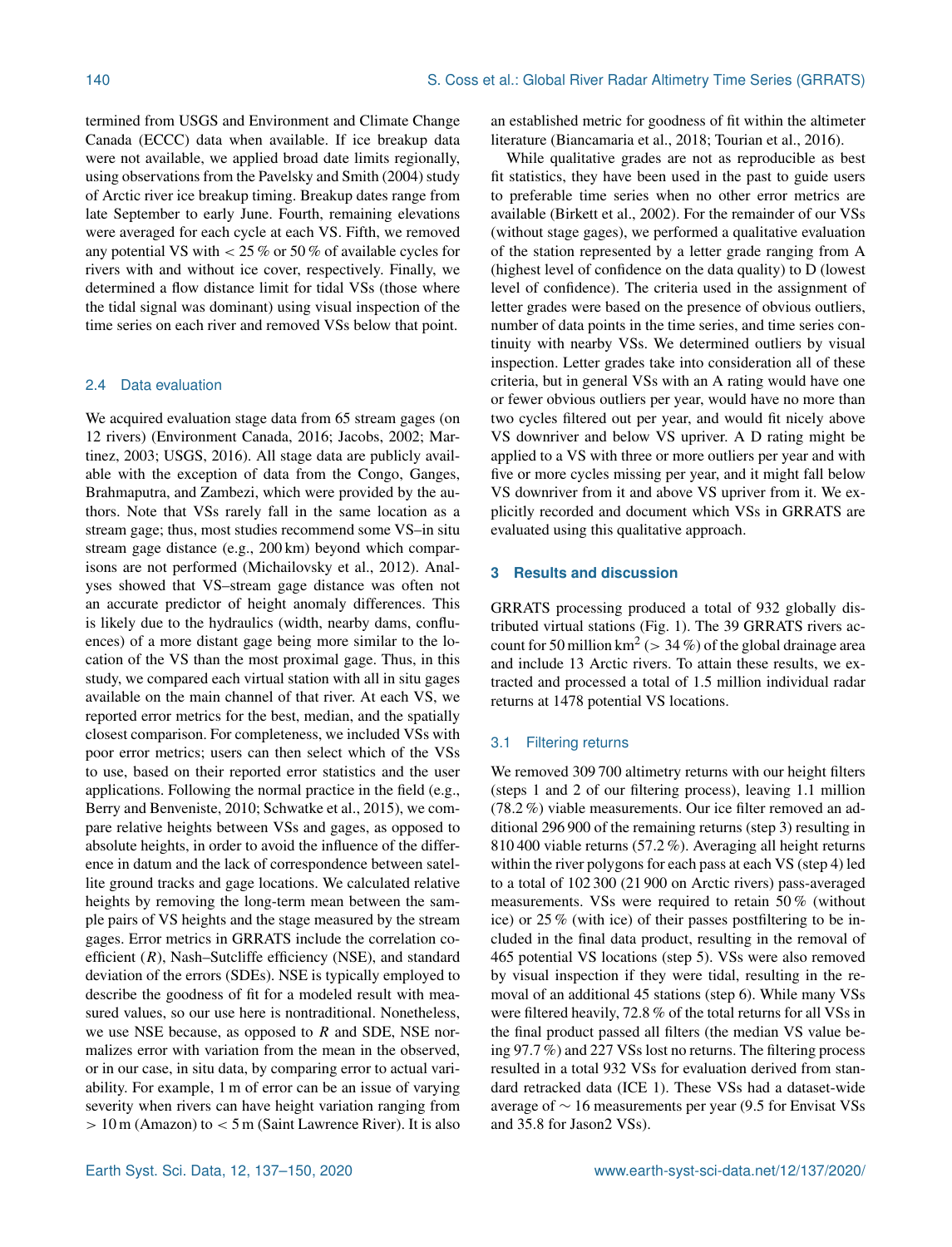

**Figure 1.** The GRRATS dataset and evaluation results. Maximum NSE (best fit) plotted in yellow to red (shown on all rivers with gage data) and qualitative grades plotted in teal to dark purple. In both cases, darker colors indicate better evaluation results. Each river is evaluated using only one of these methods.

#### 3.2 Example time series evaluation

Figure 2 shows example GRRATS time series for the Mackenzie and Amazon Rivers and corresponding in situ gages. Error bars represent the range of the values that were averaged to generate each data point (does not include filtered data points). Data necessary to compute error bars are a part of the data product. Comparison between the Jason-2 time series and the gage on the Mackenzie River produced  $SDE = 0.5$  m,  $NSE = 0.41$ , and  $R = 0.64$ . In this case, the gage used for evaluation was located ∼ 700 km upriver (Fig. 2a). The SDE is approximately consistent with what is expected from the literature (Asadzadeh Jarihani et al., 2013; Frappart et al., 2006). However, the SDE is relatively large in comparison with the overall annual range in the time series (typically  $\sim$  2 m) observed from the gage (see Fig. 2a), leading to a relatively low NSE. Additionally, several cycles have far larger errors, reaching up to 2 m in some cases. There are a total of three in situ gages used for evaluation on the Mackenzie River. Across the three gage comparisons, this VS had median statistics of 0.58 m, 0.35, and 0.64 for SDE, NSE, and  $R$ , respectively. Comparing the VS data to the gage on the Amazon River yields  $SDE = 0.98$  m,  $NSE = 0.94$  and  $R = 0.97$ , with the evaluation gage 263 km upriver from the VS (Fig. 2b). Despite the SDE being nearly twice as large, the magnitude of change on the Amazon allowed for a much better fit due to the large interannual variability of the Amazon flood wave  $(10 \text{ m})$ . Most of the error was from times of low flow near the ends of the calendar year in 2009, 2011, and 2012. There are six in situ gages on the Amazon River. Across these comparisons, this VS had median statistics of 0.94 m, 0.95, and 0.98 for SDE, NSE, and  $R$ , respectively.

| <b>Table 1.</b> Summary statistics from Sect. 3.3. |  |  |  |  |
|----------------------------------------------------|--|--|--|--|
|----------------------------------------------------|--|--|--|--|

| Fit<br>statistic | <b>Best</b> |        | Closest           |                  | Median           |
|------------------|-------------|--------|-------------------|------------------|------------------|
| <b>NSE</b>       | Highest     | Median | Median            | Highest          | Median           |
|                  | 0.98        | 0.75   | 0.67              | 0.96             | 0.31             |
| R                | Highest     | Median | Median            | Highest          | Median           |
|                  | 0.99        | 0.9    | 0.87              | 0.99             | 0.69             |
| SDE              | Lowest      | Median | Median            | Lowest           | Median           |
|                  | 0.11 m      | 0.93 m | 1.08 <sub>m</sub> | $0.31 \text{ m}$ | 1.3 <sub>m</sub> |

#### 3.3 GRRATS evaluation across all rivers

We compared GRRATS against in situ evaluation data on a total of 12 rivers. This provided evaluation of 380 of the 920 virtual stations (42 %). On each river, the total number of time series evaluations was the product of the number of VSs and the number of gages (Fig. 1). Thus, the total number of time series evaluations (summed across all 12 rivers) was 1915 (Table 1).

A total of 72.5 % of the quantitatively evaluated virtual stations had an NSE greater than 0.4 when compared with at least one gage. The highest maximum NSE (Fig. 3a) was 0.98, from an Envisat VS in the upper reaches of the Amazon. The median value for maximum NSEs for all VSs was 0.75 (0.67 from closet gage comparison Fig. 3c). A total of 341 of the 389 (87.7%) virtual stations had a maximum NSE  $> 0$ (Fig. 3a) .The highest median NSE (Fig. 3b and values were 0.96 at two Envisat VSs on the Orinoco river (lower and middle). A total of 277 of 389 (71.2 %) had a median NSE  $> 0$ .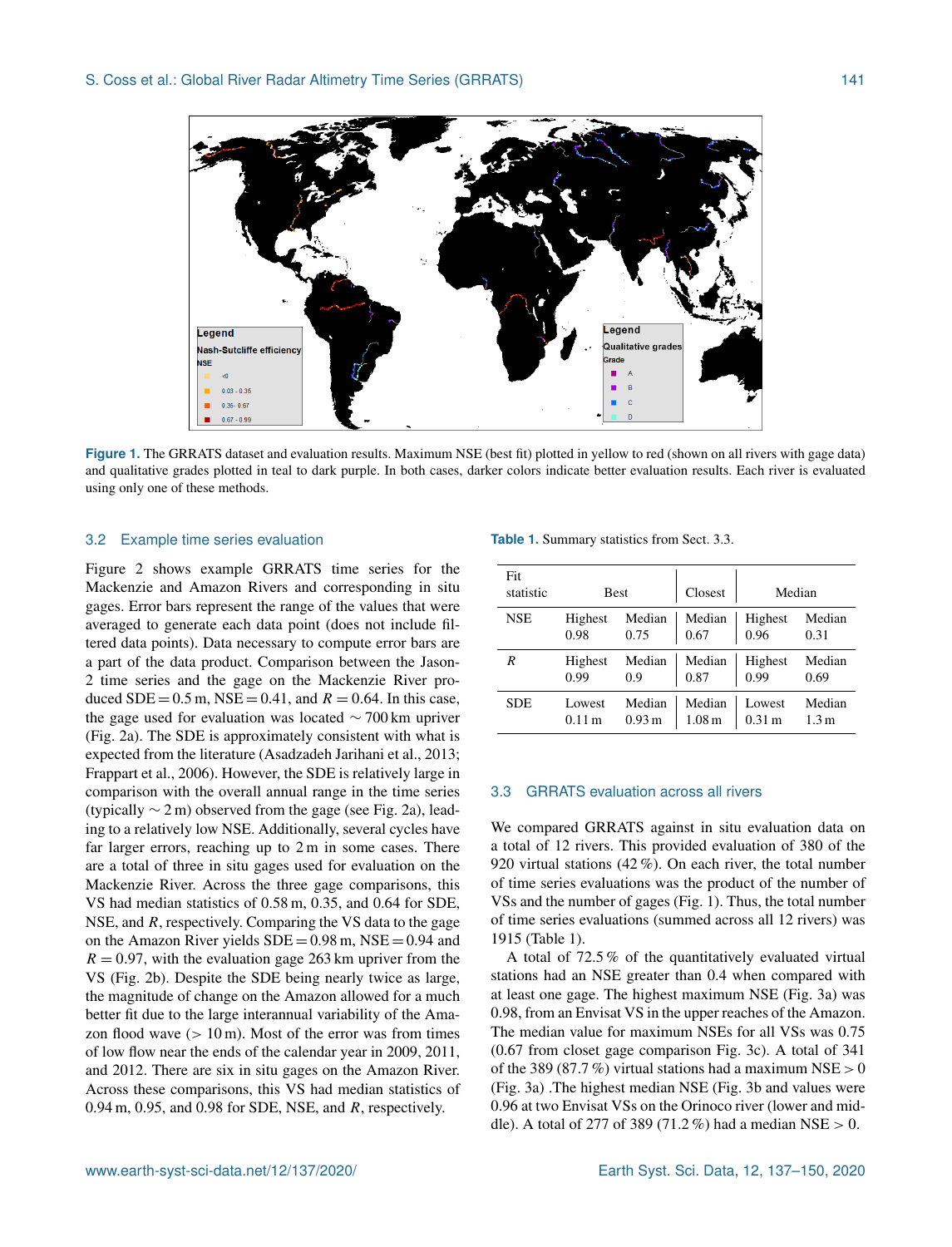

**Figure 2.** Example time series for the Mackenzie River. Panel (a) shows water surface heights with ice filtering compared to the Environment Canada gage (10KA001) located 684 km away from the virtual station. Panel (b) compares the time series derived from Jason-2 for one of the Amazon gages. Error bars represent the range of the values that were averaged to generate each data point (does not include filtered data points).



**Figure 3.** Virtual station fit statistics computed with all available evaluation gages located in the same river and closest comparison. Please note that NSE values are plotted here only when greater than 0 to enable readers to more easily see the majority of the data. A total of 12.2, 28.8, and 17.2 % of the total data are not shown in panel (a), (b), and (c) respectively. (a) Histogram of the max  $NSE > 0$ at each VS in the dataset, (b) histogram of the median  $NSE > 0$ at each VS in the dataset, (c) histogram of the closest  $NSE > 0$ , (d) histogram of the minimum SDE in the dataset, (e) histogram of the median SDE of all the VSs in the dataset, (f) histogram of the closest SDE,  $(g)$  histogram of the max R at each VS in the dataset, (h) histogram of the median  $R$  at each VS in the dataset, and (i) histogram of closest R.

The smallest minimum SDE (to two significant digits) was 0.11 m and occurred at an Envisat VS on the upper Congo. The median value for minimum SDE (Fig. 3d) for all VSs was 0.93 m (1.08 m from closest gage comparison Fig. 3f). The minimum and median values for median SDE (Fig. 3e) were 0.31 m and 1.3 m respectively. Our SDE error statistics are greater than previous work reporting accuracies ranging from 0.14 to 0.43 m for Envisat data and 0.19 to 0.31 m for Jason-2 data (Frappart et al., 2006; Kuo and Kao, 2011; Papa et al., 2012; Santos da Silva et al., 2010). This discrepancy is likely because GRRATS includes VSs on rivers where evaluations have not previously been reported in the literature and because of the fact that we do not fine-tune processing or filtering to each VS due to the global nature of the dataset.

Some locations with relatively low SDE values showed poor performance in terms of NSE, particularly for rivers with relatively low water elevation variability. VSs on the Saint Lawrence River had a minimum SDE ranging from 0.58 to 3.27 m. The VS with a 0.58 m SDE corresponded with a maximum NSE value of  $-0.27$ , indicating quite poor performance in resolving river variations (standard deviation of 0.35 m). The Saint Lawrence River is anomalous in other ways as well. For two potential VSs (one each from Jason-2 and Envisat), the unprocessed data (ICE-1 retracked GDR data) showed a bias of several tens of meters above the baseline height, and thus no data for these VSs are included in GRRATS. Closer examination of these VSs seems to indicate that the onboard tracking window was often tens of meters outside of the river surface range, making retrievals from the surface impossible. This case is particularly odd as such errors are not expected for wider rivers; the Saint Lawrence River is between 2 and 7 km wide where we sampled it. Such errors are more commonly associated with altimeter returns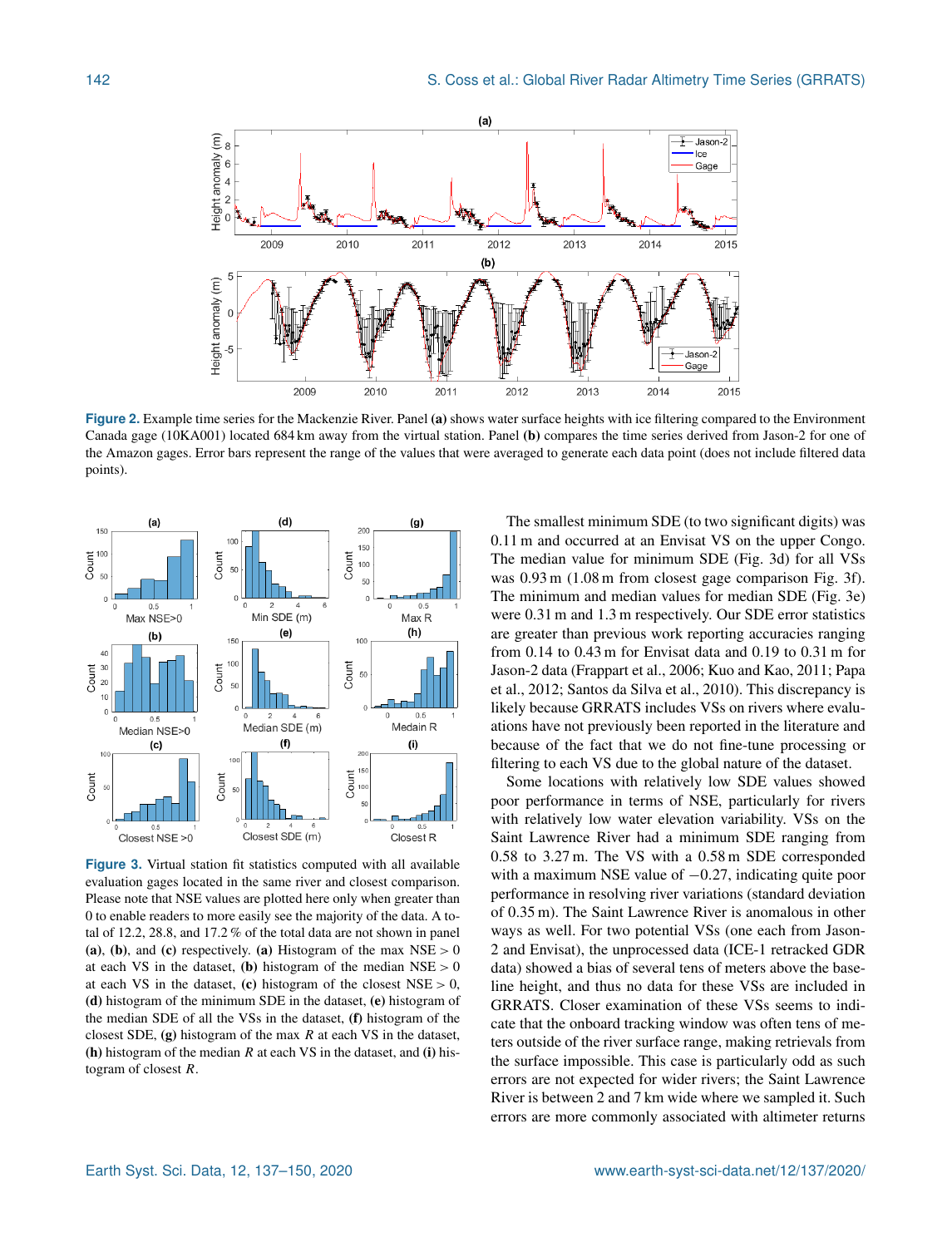**Table 2.** Qualitative letter grade summary.

| Grade                         | в   |       |     |
|-------------------------------|-----|-------|-----|
| Number of VS 85<br>with grade | 155 | - 177 | 114 |

from near-river topography on narrow rivers (Biancamaria et al., 2017; Frappart et al., 2006; Maillard et al., 2015; Santos da Silva et al., 2010). Moderately poor performance from the remainder of VSs in terms of NSE and SDE on the river is likely due to the river lacking enough variation in height to allow for retrieval of a good signal outside the error range of radar altimeters. However, these low-variation data can still be quite useful to modelers for determining if their results show excessive change in the annual cycle of water elevations.

The median of the maximum  $R$  values (Fig. 3g) for each station is 0.9 (0.87 from closest gage comparison Fig. 3i). The maximum  *value plot shows left skewness, similar to* the NSE results. The lowest maximum R value of  $-0.15$  occurred at an Envisat VS on the middle Saint Lawrence River, which was the only virtual station to display a negative correlation. The best maximum  $R$  value was 0.99 for an Envisat station near the mouth of the Ganges River that also displayed high NSE and low SDE. The median value of the median R (Fig. 3h) is 0.69. The values range from  $-0.18$  (an Envisat VS on the lower Saint Lawrence River) to 0.99 (an Envisat VS on the lower Brahmaputra).

For 27 of the 39 rivers in the GRRATS dataset, no in situ data are available for evaluation. We gave the remaining 27 rivers qualitative letter grades based on number of missing data points, obvious outliers, and agreement with nearby stations. These grades are included with the data for end users (Table 2). The majority of rivers evaluated this way fall into the B or C category ( $\sim$  61 %), with only  $\sim$  15 % getting an A rating.

#### 3.4 Towards quantitative performance prediction

As is evident above, radar altimeter performance varies dramatically across rivers and across VSs. Generally, measurements from wide rivers without large topographic features in the altimeter footprints that have large seasonal water elevation variations tend to result in better altimeter performance. In order to identify conditions that may contribute to poor return quality, we compared both VS width and percentage of original returns postfiltering, near-river topography, and river height variation with all three fit statistics. We found no statistically significant relationships in this evaluation, a finding that supports existing literature on quantitative prediction of altimeter performance (Maillard et al., 2015). Indeed, we found many examples of counterintuitive performance in our examination. The Saint Lawrence River (described above) is

an example of unexpectedly poor performance; typical predictors such as width (smallest VS  $\sim$  1.5 km wide) and the lack of extreme proximal topography led to an expectation of accurate performance that was not met. Meanwhile, other rivers defied the normal pattern by showing good fit metrics while being far narrower. The Mississippi River was consistently at our lower limit for river width. The VS widths ranged from 509.1 to 2 608.0 m and had an average width of just 955.3 m. The average near-river relief ranged from 10 to 60 m. The Mississippi maximum NSE values ranged from −0.22 to 0.96, with an average of 0.43. Minimum SDE values ranged from 0.34 to 2.22 m, with an average of 1.18 m. Additionally, we computed average error statistics across all VSs along each river. Some rivers stood out as particularly good or poor performers (Table 3), but no broad geographical patterns emerged. For this reason, we recommend using the median (dataset wide) value for the evaluated SDE (0.93 m) as an error estimate for VSs without evaluation data, as this is representative of 42 % of all of the VSs in the dataset. While we do not provide error estimates at the individual data point level, we suggest that individual VS data point errors be treated as the SDE of the time series they are a component of.

#### 3.5 Comparison to other altimetry datasets

While it is outside the scope of this study to compare GR-RATS exhaustively with existing datasets, we find it appropriate to demonstrate that our dataset is comparable. Therefore, we compared three VS locations that are in each of the four datasets discussed (one on the Amazon, Congo, and Brahmaputra). Figure 4a–c show time series anomaly at each VS and the closest gage. Note that time series lengths are limited to the shortest time series in the comparison and do not match the coverage of any particular mission. Also note that River&LakeNRT data were unavailable for the VS location shown on the Brahmaputra. GRRATS, DAHITI, and Hydroweb are similar and fit with the in situ gage well (Table 4). DAHITI is missing data on the Amazon time series. HydroSat and River&LakeNRT are frequently out of phase, particularly on the Amazon River (Fig. 4a). Performance is similar on ungaged rivers when compared (Fig. 5). GRRATS and DAHITI showed good agreement on the Paraná River (Fig. 5a). HydroSat and Hydroweb (Fig. 5b–c) are differentiated from GRRATS on the Ob and Lena rivers, as they show heights from a frozen river that GRRATS flags and removes. During overlap, HydroSat and GRRATS were similar at the Ob River VS. Hydroweb data on the Lena is similar to GRRATS, with the exception of the 2006 peak flow, which is missing. Note that much of the rising limb is missing in these time series as it occurs during times of ice cover. Unfiltered data and ice flags are available to data users if needed. This process demonstrated that our quasi-automated methods produce a dataset with global coverage and performance that approximates the accuracy of regional altimetry datasets.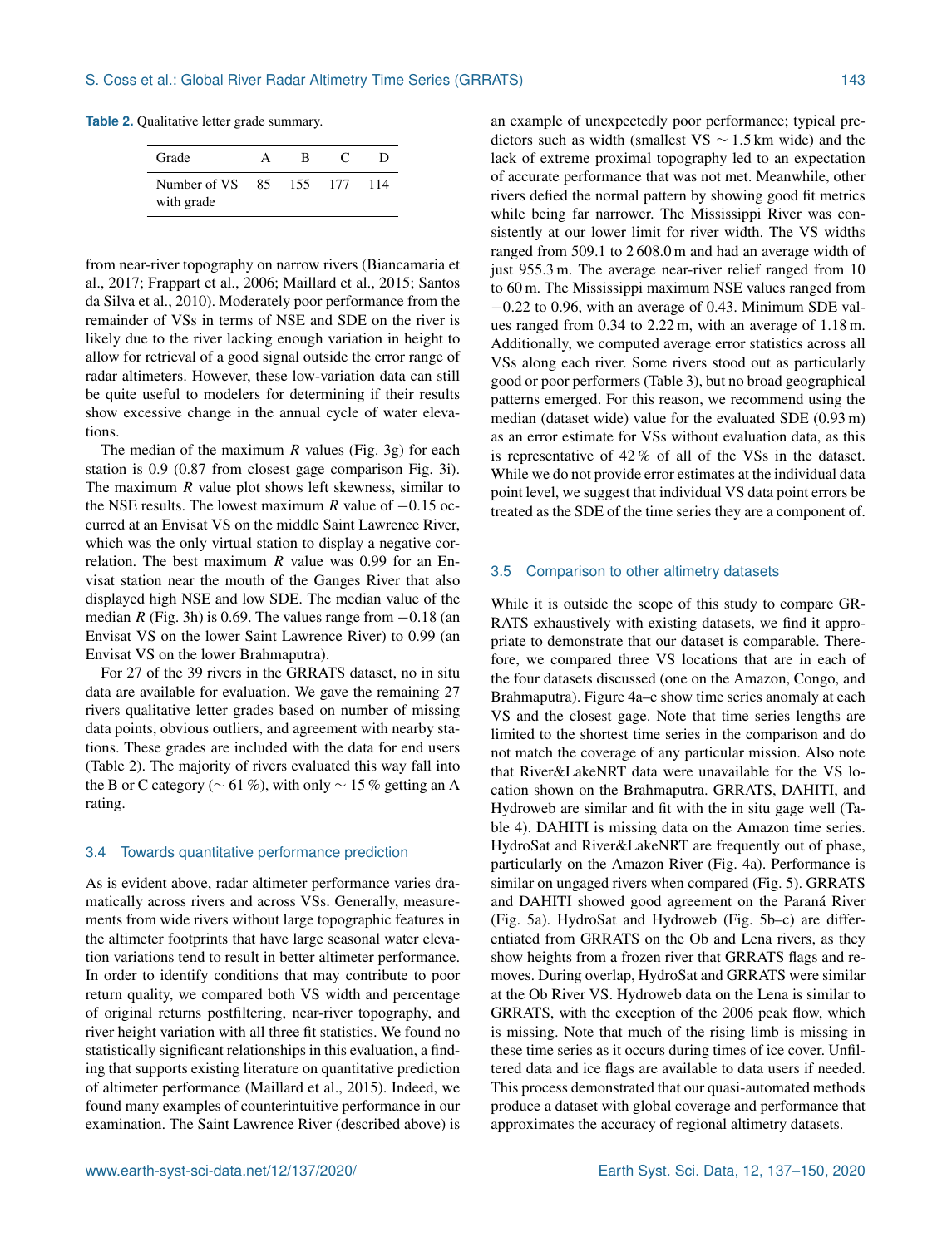|               | Best average statistics |                     | Worst average statistics |                   |
|---------------|-------------------------|---------------------|--------------------------|-------------------|
| Fit statistic | River                   | Value               | River                    | Value             |
| Maximum NSE   | <b>Brahmaputra</b>      | 0.82                | St. Lawrence             | Max NSE $< 0$     |
|               | Orinoco                 | 0.78                | Susquehanna              |                   |
|               | Amazon                  | 0.69                | Columbia                 |                   |
|               | Ganges                  | 0.65                | Mackenzie                |                   |
|               | Congo                   | 0.6                 |                          |                   |
| Maximum $R$   | Orinoco                 | 0.93                | St. Lawrence             | 0.3               |
|               | <b>Brahmaputra</b>      | 0.92                | Mackenzie                | 0.46              |
|               | Ganges                  | 0.87                | Columbia                 | 0.49              |
|               | Congo                   | 0.85                | Susquehanna              | 0.68              |
| Minimum SDE   | Congo                   | $0.53 \text{ m}$    | Mekong                   | 2.61 m            |
|               | Yukon                   | $0.76 \,\mathrm{m}$ | Orinoco                  | 1.95 m            |
|               | Brahmaputra             | 1.07 <sub>m</sub>   | Mackenzie                | 1.88 m            |
|               | Mississippi             | 1.18 m              | St. Lawrence             | 1.69 <sub>m</sub> |

**Table 3.** River average fit statistics.



**Figure 4.** Multiproduct evaluation at the same location. Panel (a): multiproduct comparison on the Amazon River. Panel (b): multiproduct comparison on the Congo River. Panel (c): multiproduct comparison on the Brahmaputra river. DAHITI is plotted in purple with square markers, HydroSat in dark blue with circle markers, River&LakeNRT (GNRTRL) in yellow with diamond markers, Hydroweb in red with cross markers, and GRRATS in green with x markers and in situ in dashed light blue. Note that the legend in panel (b) applies to all of Fig. 4. GRRATS error bars not shown to improve readability.

#### **4 Data availability**

GRRATS (https://doi.org[/10.5067/PSGRA-SA2V1\)](https://doi.org/10.5067/PSGRA-SA2V1) for noncommercial use only (Coss et al., 2016). Data are provided in NetCDF format. For a file content description please see Appendix A. An interactive map of the data is located at <http://research.bpcrc.osu.edu/grrats/> (last access: 6 November 2018; Gou, 2017). This tool is intended for exploration only and may not reflect the most-up-to-date version of the data. As with Fig. 2, error bars represent the range of the values that were averaged to generate each data point (does not

include filtered data points). Data necessary to compute error bars are a part of the data product.

#### **5 Conclusions**

We find that uniform altimeter data processing produces usable data with accessible documentation for end users. Encouraging end user understanding of how these kinds of data are produced is critical in fostering its use across the scientific and stakeholder communities. GRRATS considers only ocean-draining (highest order) rivers, while other datasets in-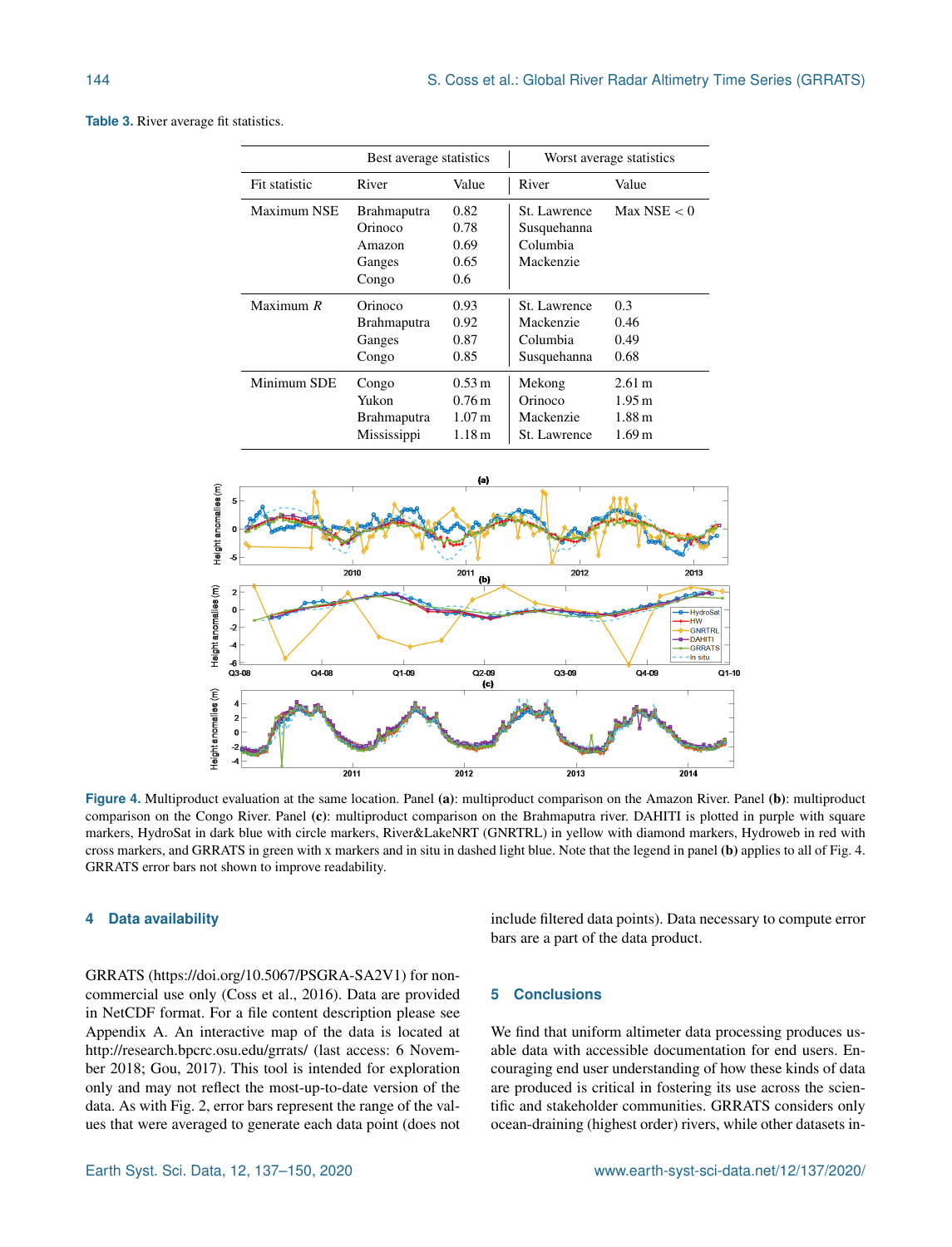

**Figure 5.** Multiproduct evaluation at ungaged river locations. GRRATS is plotted in green, DAHITI in purple with square markers, HydroSat in blue with circle markers, Hydroweb in red with cross markers, and times of ice cover with a dotted black line. Panel (a) is a comparison with DAHITI on the Paraná River. Panel (b) is a comparison with HydroSat on the Ob River. Panel (c) is a comparison with Hydroweb on the Lena river.

**Table 4.** Multiproduct fit statistics from Fig. 5.

| Product           | SDE                 | R    | NSE     |  |
|-------------------|---------------------|------|---------|--|
| Amazon River      |                     |      |         |  |
| HydroSat          | 2.12 m              | 0.61 | 0.33    |  |
| Hydroweb          | 1.42 <sub>m</sub>   | 0.96 | 0.72    |  |
| <b>GNRTRL</b>     | 2.9 <sub>m</sub>    | 0.3  | $-0.74$ |  |
| <b>DAHITI</b>     | $0.85 \,\mathrm{m}$ | 0.99 | 0.81    |  |
| <b>GRRATS</b>     | 1.57 <sub>m</sub>   | 0.95 | 0.65    |  |
| Congo River       |                     |      |         |  |
| HydroSat          | $0.48\,\mathrm{m}$  | 0.87 | 0.76    |  |
| Hydroweb          | $0.42 \,\mathrm{m}$ | 0.92 | 0.84    |  |
| <b>GNRTRL</b>     | 3.2 <sub>m</sub>    | 0.11 | $-7.88$ |  |
| <b>DAHITI</b>     | 0.39 <sub>m</sub>   | 0.93 | 0.86    |  |
| <b>GRRATS</b>     | 0.5 <sub>m</sub>    | 0.91 | 0.81    |  |
| Brahmaputra river |                     |      |         |  |
| HydroSat          | $0.56 \,\mathrm{m}$ | 0.96 | 0.92    |  |
| Hydroweb          | $0.58 \text{ m}$    | 0.91 | 0.96    |  |
| <b>DAHITI</b>     | 0.6 <sub>m</sub>    | 0.96 | 0.86    |  |
| <b>GRRATS</b>     | 0.69 <sub>m</sub>   | 0.95 | 0.87    |  |

clude some VSs on large tributaries. However, our use of the GRWL dataset allowed for a comprehensive selection of altimeter crossings on a global scale. These features should enable broad use by the scientific community. This resulted in GRRATS having the best coverage available for North American rivers as well. We produced GRRATS with ease of use in mind. VS metadata are included and the product can be downloaded in bulk.

On the whole, the median value of the error standard deviation is 0.93 m, which is similar to or slightly larger than values reported for the rivers that are most commonly studied using radar altimetry (e.g., the Amazon and Congo). Our philosophy in constructing the dataset was to maximize the spatial coverage of altimeter crossings, to construct the product in a uniform way, and to provide an evaluation of quality for each VS. Thus, users can decide whether each VS is useful given their data needs. Note that a total of 77.2 % of virtual stations evaluated against in situ data had an NSE > 0.4. Our uniform production method allowed us to evaluate whether river width or the height of bluffs proximal to rivers at altimeter crossings correlates with altimeter performance, as was expected in the literature. However, we were unable to identify a predictive model for altimeter performance and leave this exercise for future work.

The GRRATS dataset maximizes traceability: all of the information needed to reprocess these VSs is included in the final data product. It is our expectation that other researchers could implement other methods of filtering and processing to achieve derived data products tailored to their applications.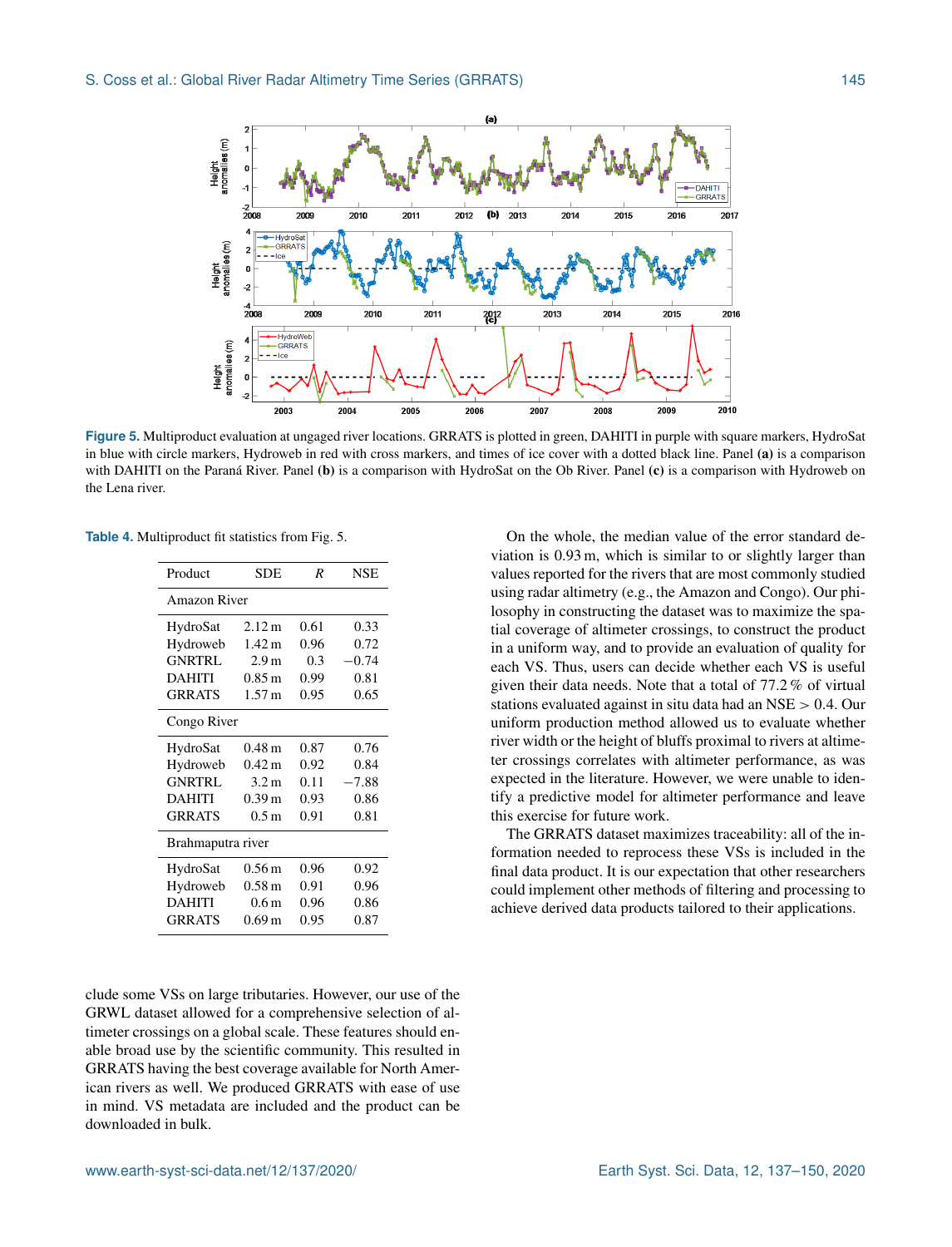#### **Appendix A: Data packaging and variable identification**

Table A1. The global variables are longitude and latitude of the center of the virtual station, the virtual station ID, the satellite name, flow distance, sampling rate, the satellite pass number and a suite of fit statistics, or a qualitative letter grade. Qualitative letter grades were assigned based on amount of data points, seasonal pattern, and similarity to nearby VS. This was done only when validation data were unavailable. When validation was possible, the VS was evaluated with all gages on the river through relative height comparison. Maximum Nash–Sutcliffe efficiency (NSE), average NSE, maximum  $R$  (correlation coefficient), minimum standard deviation of error (SDE), and average SDEs are reported.

| Sample altimetry data (NetCDF format)<br>Format: netcdf4 Title: Altimetry Data for virtual station Yukon Jason2 0'<br>Global variables |           |           |               |                                     |  |  |
|----------------------------------------------------------------------------------------------------------------------------------------|-----------|-----------|---------------|-------------------------------------|--|--|
| Variable                                                                                                                               | Dimension | Data type | Units         | Name                                |  |  |
| long                                                                                                                                   | X         | double    | degrees east  | longitude                           |  |  |
| lat                                                                                                                                    | Y         | double    | degrees north | latitude                            |  |  |
| ID                                                                                                                                     | root      | char      |               | reference VS ID                     |  |  |
| sat                                                                                                                                    | root      | char      |               | satellite                           |  |  |
| Flow Dist                                                                                                                              | distance  | double    | km.           | distance from river mouth           |  |  |
| rate                                                                                                                                   | root      | double    | Hz            | sampling rate                       |  |  |
| pass                                                                                                                                   | root      | int32     |               | pass number                         |  |  |
| <b>NSE</b>                                                                                                                             | grade     | double    |               | max Nash Sutcliffe efficiency       |  |  |
| NSE AVG                                                                                                                                | grade     | double    |               | average Nash-Sutcliffe efficiency   |  |  |
| R                                                                                                                                      | grade     | double    |               | correlation coefficient             |  |  |
| SD                                                                                                                                     | grade     | double    | m             | minimum standard deviation of error |  |  |
| SD AVG                                                                                                                                 | grade     | double    | m             | average standard deviation of error |  |  |
| grade                                                                                                                                  | grade     | char      |               | qualitative letter grade            |  |  |

**Table A2.** This includes the data from each return: long and lat, the height of the water level in meters, the signal strength, sigma0, in decibels, a "peakiness" value, the cycle number, the time of the return, and filter flags that signal 1 for data that should be included and 0 for data that should be excluded. The flags are for a height filter, an ice filter, and the logical intersection of the two (allfilter), with 1 denoting returns that pass through the filter and 0 denoting returns that do not.

| Groups:<br>unprocessed GDR data |             |           |                                |                                            |  |  |  |
|---------------------------------|-------------|-----------|--------------------------------|--------------------------------------------|--|--|--|
| Variable                        | Dimension   | Data type | Units                          | Name                                       |  |  |  |
| long                            | X           | double    | degrees east                   | longitude                                  |  |  |  |
| lat                             | Y           | double    | degrees north                  | latitude                                   |  |  |  |
| h                               | Z           | double    | meters above EGM2008 geoid     | unprocessed heights                        |  |  |  |
| sig <sub>0</sub>                | <b>UGDR</b> | double    | dВ                             | sigma0                                     |  |  |  |
| pk                              | <b>UGDR</b> | double    | unknown                        | peakiness                                  |  |  |  |
| cycle                           | <b>UGDR</b> | int32     | unknown                        | altimeter cycle                            |  |  |  |
| time                            | T           | double    | days since 1 Jan 1900 00:00:00 |                                            |  |  |  |
| heightfilter                    | <b>UGDR</b> | int32     | -flag-                         | good heights flag                          |  |  |  |
| icefilter                       | <b>UGDR</b> | int32     | -flag-                         | no ice flag                                |  |  |  |
| allfilter                       | <b>UGDR</b> | int32     | -flag-                         | ice-free heights that passed height filter |  |  |  |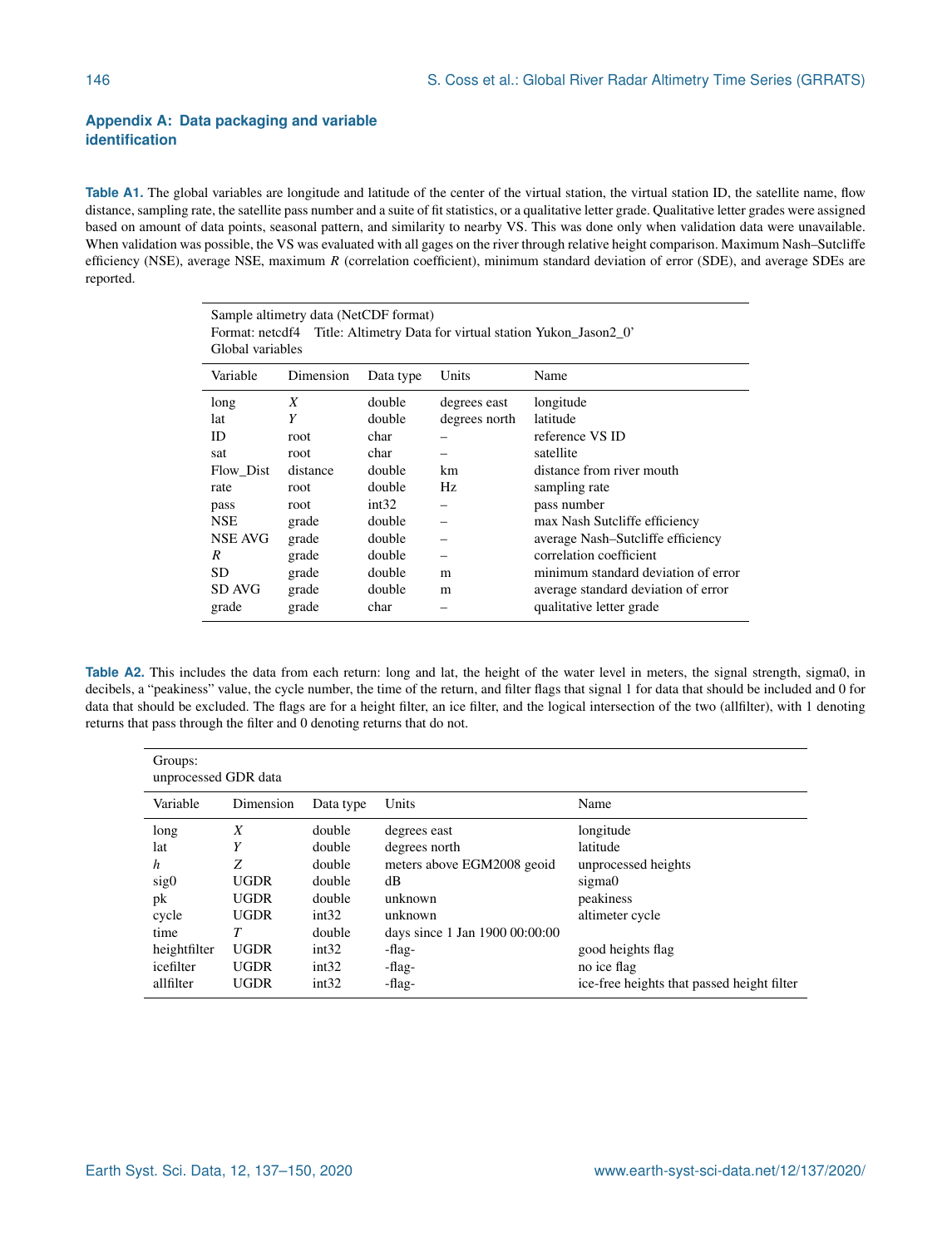| Table A3. These are pass-averaged values, having gone through the filter. There are two values that flag data: -9999 for data that are missing |
|------------------------------------------------------------------------------------------------------------------------------------------------|
| from the GDR and -9998 for data that are missing because of height/ice filters. These flags are only present when none of the values to be     |
| averaged can be found. The other values give average height (hbar), in meters, and sigma0 weighted height using.                               |

| Time series                                        |                                   |                                                         |                                                                                                  |                                                                                                             |  |
|----------------------------------------------------|-----------------------------------|---------------------------------------------------------|--------------------------------------------------------------------------------------------------|-------------------------------------------------------------------------------------------------------------|--|
| Variable                                           | Dimension                         | Data type                                               | Units                                                                                            | Name                                                                                                        |  |
| time<br>cycle<br>hbar<br>hwbar<br>sig0bar<br>pkbar | Т<br>TS<br>Ζ<br>Ζ<br>time<br>time | double<br>int32<br>double<br>double<br>double<br>double | days since 1 Jan 1900 00:00:00<br>meters above EGM2008 geoid<br>meters above EGM2008 geoid<br>dB | time<br>altimeter cycle<br>average height<br>weighted average height<br>average sigma0<br>average peakiness |  |

**Table A4.** These are the data from the polygons, including the Landsat scene ID used to draw the polygons. The island flag is used when islands are visible inside the polygon in the imagery when drawing the mask.

| Sampling                             |                     |                                   |                                         |                                                                                |
|--------------------------------------|---------------------|-----------------------------------|-----------------------------------------|--------------------------------------------------------------------------------|
| Variable                             | Dimension           | Data type                         | Units                                   | Name                                                                           |
| scene<br>longbox<br>latbox<br>island | scene<br>X<br>scene | char<br>double<br>double<br>int32 | degrees east<br>degrees north<br>-flag- | Landsat Scene ID<br>longitude box extent<br>latitude box extent<br>island flag |

**Table A5.** These are the filter data; nNODATA gives the number of cycles that have no data because of a lack of data in the GDR and/or data that are filtered out. riverh gives the river elevation extracted from a 30 arcsec DEM of the region. This is used for the height filter. maxh and minh are the upper and lower bounds of river heights included in the filtered data; we set an elevation of +15 m or −10 m from the DEM river elevation as a first pass, and we then removed any data that was 5 m below the 5th percentile of river stage heights. icethaw and icefreeze are the thaw and freeze dates, respectively, for the years included in the altimetry dataset. The DEM used refers to the DEM that the baseline height was taken from.

| Filter                                                                      |                           |                                                                 |                                                                                                                                                                     |                                                                                                                                                                                                                        |
|-----------------------------------------------------------------------------|---------------------------|-----------------------------------------------------------------|---------------------------------------------------------------------------------------------------------------------------------------------------------------------|------------------------------------------------------------------------------------------------------------------------------------------------------------------------------------------------------------------------|
| Variable                                                                    | Dimension                 | Data type                                                       | Units                                                                                                                                                               | Name                                                                                                                                                                                                                   |
| nNODATA<br>riverh<br>maxh<br>minh<br>icethaw<br>icefreeze<br><b>DEMused</b> | Ζ<br>Ζ<br>Ζ<br><b>DEM</b> | int32<br>double<br>double<br>double<br>double<br>double<br>char | count<br>meters above EGM2008 geoid<br>meters above EGM2008 geoid<br>meters above EGM2008 geoid<br>days since 1 Jan 1900 00:00:00<br>days since 1 Jan 1900 00:00:00 | number of cycles without data<br>river elevation from filter file<br>max elevation allowed by filter<br>min elevation allowed by filter<br>thaw dates for river<br>freeze dates for river<br>DEM used in height filter |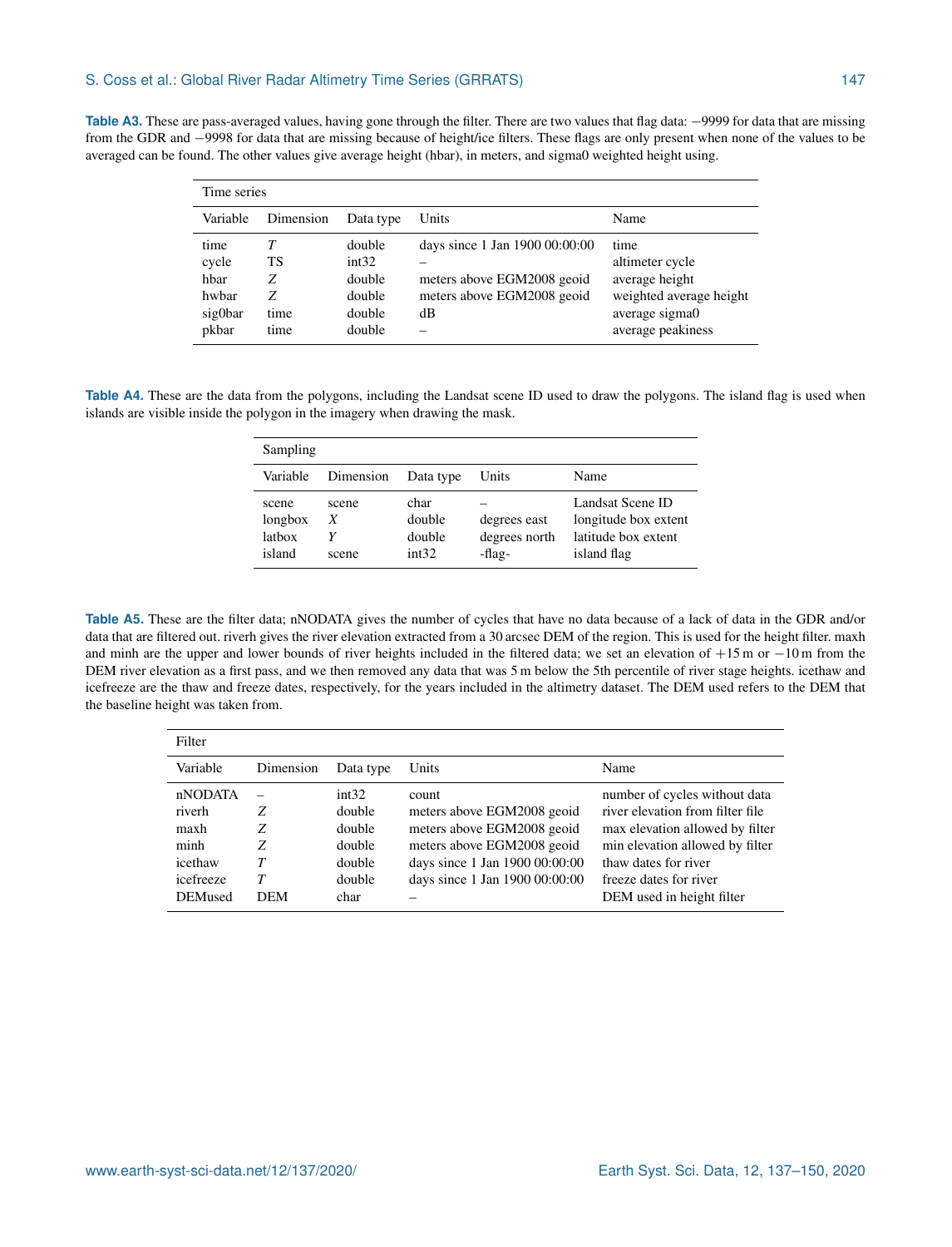**Author contributions.** SCo developed and finalized processing algorithms, performed the methods exploration, was the primary data manager, analyzed the final product, and finalized the manuscript. MD developed algorithms, performed the quality analysis, and provided editorial and graphical assistance. YY performed the GDR extraction and geodetic corrections and was the primary unprocessed data manager. YJ performed the methods exploration. QG performed the methods exploration. ST developed algorithms and performed the methods exploration. CKS provided technical expertise and editorial assistance. GHA and TP provided access to the GRWL width data used to find the virtual station targets. SCa provided technical expertise, in situ data, and editorial assistance.

**Competing interests.** The authors declare that they have no conflict of interest.

**Acknowledgements.** We would like to acknowledge the use of stream gage data and imagery obtained from the (i) USGS stream gage network and other organizations and (ii) USGS Landsat archive, respectively, as well as altimeter VS data products from other research institutes.

**Financial support.** This research has been supported by NASA (grant nos. NNX15AH05A and NNX13AK45A).

**Review statement.** This paper was edited by Ge Peng and reviewed by two anonymous referees.

#### **References**

- Abrams, M.: The Advanced Spaceborne Thermal Emission and Reflection Radiometer (ASTER): data products for the high spatial resolution imager on NASA's Terra platform, Int. J. Remote Sens., 21, 847–859, 2000.
- Allen, G. H. and Pavelsky, T. M.: Characterizing worldwide patterns of fluvial geomorphology and hydrology with the Global River Widths from Landsat (GRWL) database, AGU fall meeting abstracts, 2015.
- Allen, G. H. and Pavelsky, T. M.: Global extent of rivers and streams, Science, 361, 585, https://doi.org[/10.1126/science.aat0636,](https://doi.org/10.1126/science.aat0636) 2018.
- Alsdorf, D., Rodríguez, E., and Lettenmaier, D. P.: Measuring surface water from space, Rev. Geophys., 45, 8755–1209, https://doi.org[/10.1029/2006RG000197,](https://doi.org/10.1029/2006RG000197) 2007.
- Asadzadeh Jarihani, A., Callow, J. N., Johansen, K., and Gouweleeuw, B.: Evaluation of multiple satellite altimetry data for studying inland water bodies and river floods, J. Hydrol., 505, 78–90, https://doi.org[/10.1016/j.jhydrol.2013.09.010,](https://doi.org/10.1016/j.jhydrol.2013.09.010) 2013.
- Becker, M., Papa, F., Frappart, F., Alsdorf, D., Calmant, S., da Silva, J. S., Prigent, C., and Seyler, F.: Satellite-based estimates of surface water dynamics in the Congo River Basin, Int. J. Appl. Earth Observ. Geoinfo., 66, 196–209, https://doi.org[/10.1016/j.jag.2017.11.015,](https://doi.org/10.1016/j.jag.2017.11.015) 2018.
- Berry, P. A. M. and Benveniste, J.: Measurement of Inland Surface Water from Multi-mission Satellite Radar Altimetry: Sustained Global Monitoring for Climate Change, in: Gravity, Geoid and Earth Observation, edited by: Mertikas, S. P., 221–229, Springer Berlin Heidelberg, Berlin, Heidelberg, 2010.
- Berry, P. A. M., Garlick, J. D., Freeman, J. A., and Mathers, E. L.: Global inland water monitoring from multimission altimetry, Geophys. Res. Lett., 32, L16401, https://doi.org[/10.1029/2005GL022814,](https://doi.org/10.1029/2005GL022814) 2005.
- Biancamaria, S., Frappart, F., Leleu, A.-S., Marieu, V., Blumstein, D., Desjonquères, J.-D., Boy, F., Sottolichio, A., and Valle-Levinson, A.: Satellite radar altimetry water elevations performance over a 200 m wide river: Evaluation over the Garonne River, Adv. Space Res., 59, 128–146, https://doi.org[/10.1016/j.asr.2016.10.008,](https://doi.org/10.1016/j.asr.2016.10.008) 2017.
- Biancamaria, S., Schaedele, T., Blumstein, D., Frappart, F., Boy, F., Desjonquères, J.-D., Pottier, C., Blarel, F., and Niño, F.: Validation of Jason-3 tracking modes over French rivers, Remote Sens. Environ., 209, 77–89, https://doi.org[/10.1016/j.rse.2018.02.037,](https://doi.org/10.1016/j.rse.2018.02.037) 2018.
- Birkett, C. M., Mertes, L., Dunne, T., Costa, M., and Jasinski, M.: Surface water dynamics in the Amazon Basin: Application of satellite radar altimetry, J. Geophys. Res.-Ser., 107, LBA-26, https://doi.org[/10.1029/2001JD000609,](https://doi.org/10.1029/2001JD000609) 2002.
- Birkinshaw, S. J., Moore, P., Kilsby, C. G., O'Donnell, G. M., Hardy, A. J., and Berry, P. A. M.: Daily discharge estimation at ungauged river sites using remote sensing, Hydrol. Process., 28, 1043–1054, https://doi.org[/10.1002/hyp.9647,](https://doi.org/10.1002/hyp.9647) 2014.
- Bjerklie, D. M., Moller, D., Smith, L. C., and Dingman, S. L.: Estimating discharge in rivers using remotely sensed hydraulic information, J. Hydrol., 309, 191–209, 2005.
- Boergens, E., Dettmering, D., Schwatke, C., and Seitz, F.: Treating the hooking effect in satellite altimetry data: A case study along the Mekong River and its tributaries, Remote Sens., 8, 91, 2016.
- Calmant, S., Seyler, F., and Cretaux, J. F.: Monitoring continental surface waters by satellite altimetry, Surv. Geophys., 29, 247– 269, 2008.
- Coss, S., Durand, Michael, Lettenmaier, Denis, Yi, Y., Jia, Y., Guo, Q., Tuozzolo, S., Shum, C. K., Allen, G. H., Calmant, S., and Pavelsky, T. M.: Pre SWOT Hydrology GRRATS Jason-2 Virtual Station Heights Version 1, Ver. 1. PO.DAAC, https://doi.org[/10.5067/PSGRA-SA2V1,](https://doi.org/10.5067/PSGRA-SA2V1) 2016.
- Danielson, J. J. and Gesch, D. B.: Global multi-resolution terrain elevation data 2010 (GMTED2010), Report, available at: [http:](http://pubs.er.usgs.gov/publication/ofr20111073) [//pubs.er.usgs.gov/publication/ofr20111073](http://pubs.er.usgs.gov/publication/ofr20111073) (last access: 4 June 2017), 2011.
- Dubey, A. K., Gupta, P. K., Dutta, S., and Singh, R. P.: An improved methodology to estimate river stage and discharge using Jason-2 satellite data, J. Hydrol., 529, 1776–1787, https://doi.org[/10.1016/j.jhydrol.2015.08.009,](https://doi.org/10.1016/j.jhydrol.2015.08.009) 2015.
- Dumont, J., Rosmorduc, V., Picot, N., Desai, S., Bonekamp, H., Figa, J., Lillibridge, J., and Scharroo, R.: OSTM/Jason-2 products handbook, CNES SALP-MU-M-OP-15815-CN EUMETSAT EUMOPS-JASMAN080041 JPL OSTM-29-1237 NOAANESDIS Polar SeriesOSTM J, 400, 1, 2009.
- Emery, C. M., Paris, A., Biancamaria, S., Boone, A., Calmant, S., Garambois, P.-A., and Santos da Silva, J.: Large-scale hydrological model river storage and discharge correction using a satellite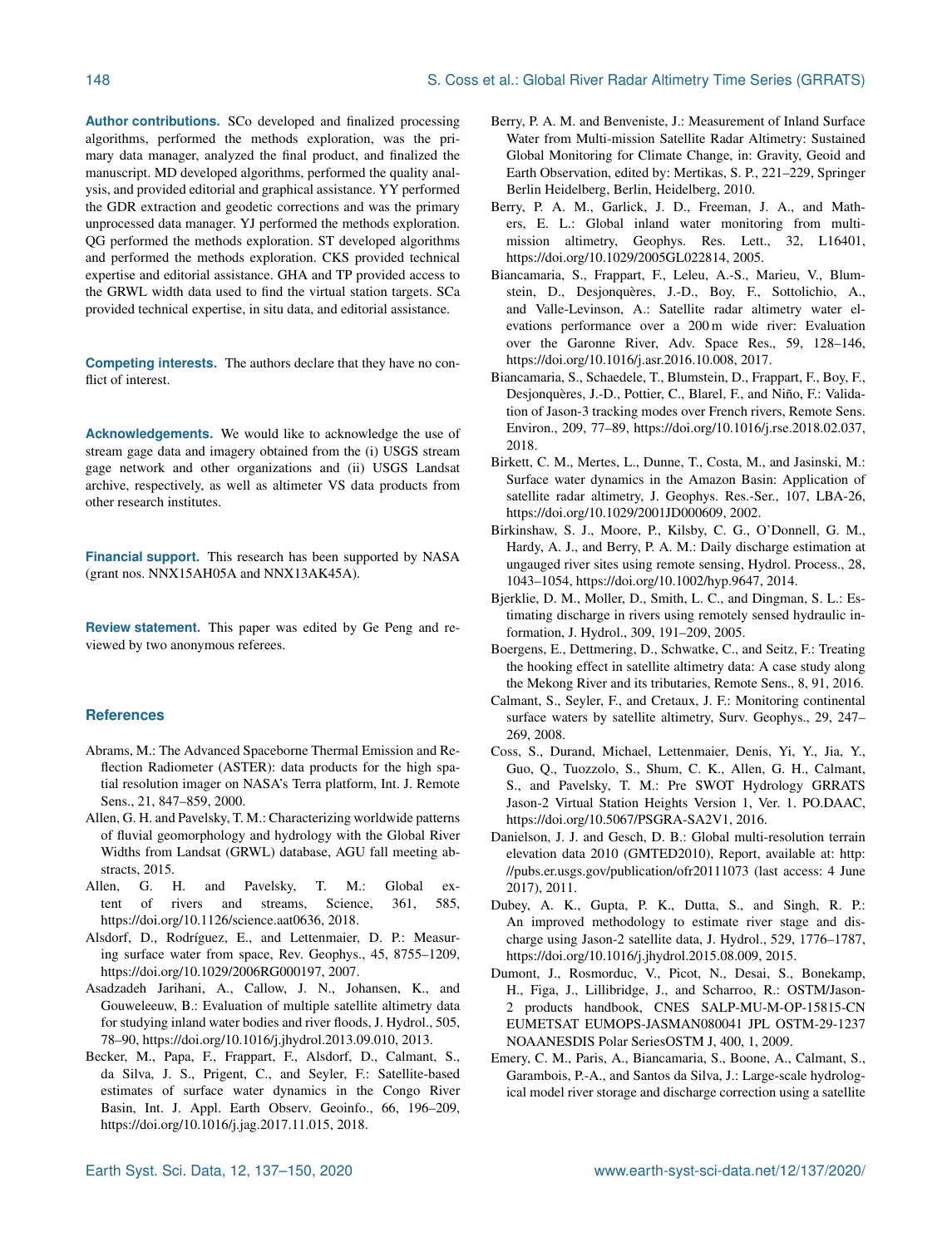#### S. Coss et al.: Global River Radar Altimetry Time Series (GRRATS) 149

altimetry-based discharge product, Hydrol. Earth Syst. Sci., 22, 2135–2162, https://doi.org[/10.5194/hess-22-2135-2018,](https://doi.org/10.5194/hess-22-2135-2018) 2018.

- Environment Canada: Surface water data. Inland Waters Directorate, Water Resources Branch, Water Survey of Canada, Ottawa, Environment Canada, available at: [https://wateroffice.ec.](https://wateroffice.ec.gc.ca/mainmenu/historical_data_index_e.html) [gc.ca/mainmenu/historical\\_data\\_index\\_e.html,](https://wateroffice.ec.gc.ca/mainmenu/historical_data_index_e.html) last access: 18 May 2016.
- Frappart, F., Calmant, S., Cauhopé, M., Seyler, F., and Cazenave, A.: Preliminary results of ENVISAT RA-2-derived water levels validation over the Amazon basin, Remote Sens. Environ., 100, 252–264, https://doi.org[/10.1016/j.rse.2005.10.027,](https://doi.org/10.1016/j.rse.2005.10.027) 2006.
- Frappart, F., Papa, F., Malbeteau, Y., León, J., Ramillien, G., Prigent, C., Seoane, L., Seyler, F., and Calmant, S.: Surface freshwater storage variations in the Orinoco floodplains using multisatellite observations, Remote Sens., 7, 89–110, 2015.
- Getirana, A. C. V., Bonnet, M.-P., Calmant, S., Roux, E., Rotunno Filho, O. C., and Mansur, W. J.: Hydrological monitoring of poorly gauged basins based on rainfall-runoff modeling and spatial altimetry, J. Hydrol., 379, 205–219, https://doi.org[/10.1016/j.jhydrol.2009.09.049,](https://doi.org/10.1016/j.jhydrol.2009.09.049) 2009.
- Gommenginger, C., Thibaut, P., Fenoglio-Marc, L., Quartly, G., Deng, X., Gómez-Enri, J., Challenor, P., and Gao, Y.: Retracking Altimeter Waveforms Near the Coasts, in: Coastal Altimetry, edited by: Vignudelli, S., Kostianoy, A. G., Cipollini, P., and Benveniste, J., 61–101, Springer Berlin Heidelberg, Berlin, Heidelberg, 2011.
- Gou, Q.: GRRATS interactive map, GRRATS interactive map [online], available at: <http://research.bpcrc.osu.edu/grrats/> (last access: 6 November 2018), 2017.
- Hannah, D. M., Demuth, S., van Lanen, H. A., Looser, U., Prudhomme, C., Rees, G., Stahl, K., and Tallaksen, L. M.: Large-scale river flow archives: importance, current status and future needs, Hydrol. Process., 25, 1191–1200, 2011.
- Huang, Q., Long, D., Du, M., Zeng, C., Li, X., Hou, A., and Hong, Y.: An improved approach to monitoring Brahmaputra River water levels using retracked altimetry data, Remote Sens. Environ., 211, 112–128, https://doi.org[/10.1016/j.rse.2018.04.018,](https://doi.org/10.1016/j.rse.2018.04.018) 2018.
- Jacobs, J. W.: The Mekong River Commission: transboundary water resources planning and regional security, Geogr. J., 168, 354– 364, 2002.
- Jung, H. C., Hamski, J., Durand, M., Alsdorf, D., Hossain, F., Lee, H., Hossain, A., Hasan, K., Khan, A. S., and Hoque, A.: Characterization of complex fluvial systems using remote sensing of spatial and temporal water level variations in the Amazon, Congo, and Brahmaputra Rivers, Earth Surf. Process. Landf., 35, 294–304, 2010.
- Koblinsky, C. J., Clarke, R. T., Brenner, A. C., and Frey, H.: Measurement of river level variations with satellite altimetry, Water Resour. Res., 29, 1839-1848, https://doi.org[/10.1029/93WR00542,](https://doi.org/10.1029/93WR00542) 1993.
- Kuo, C.-Y. and Kao, H.-C.: Retracked Jason-2 Altimetry over Small Water Bodies: Case Study of Bajhang River, Taiwan, Mar. Geod., 34, 382–392, https://doi.org[/10.1080/01490419.2011.584830,](https://doi.org/10.1080/01490419.2011.584830) 2011.
- Lettenmaier, D. P., Alsdorf, D., Dozier, J., Huffman, G. J., Pan, M., and Wood, E. F.: Inroads of remote sensing into hydrologic science during the WRR era, Water Resour. Res., 51, 7309–7342, https://doi.org[/10.1002/2015WR017616,](https://doi.org/10.1002/2015WR017616) 2015.
- Maillard, P., Bercher, N., and Calmant, S.: New processing approaches on the retrieval of water levels in Envisat and SARAL radar altimetry over rivers: A case study of the São Francisco River, Brazil, Remote Sens. Environ., 156, 226–241, https://doi.org[/10.1016/j.rse.2014.09.027,](https://doi.org/10.1016/j.rse.2014.09.027) 2015.
- Martinez, J.-M.: SO HYBAM, HYBAM, online, available at: [http:](http://www.ore-hybam.org/) [//www.ore-hybam.org/](http://www.ore-hybam.org/) (last access: 6 December 2016), 2003.
- Michailovsky, C. I., McEnnis, S., Berry, P. A. M., Smith, R., and Bauer-Gottwein, P.: River monitoring from satellite radar altimetry in the Zambezi River basin, Hydrol. Earth Syst. Sci., 16, 2181–2192, https://doi.org[/10.5194/hess-16-2181-2012,](https://doi.org/10.5194/hess-16-2181-2012) 2012.
- Oki, K. and Yasuoka, Y.: Mapping the potential annual total nitrogen load in the river basins of Japan with remotely sensed imagery, Remote Sens. Environ., 112, 3091–3098, 2008.
- Overton, I. C.: Modelling floodplain inundation on a regulated river: integrating GIS, remote sensing and hydrological models, River Res. Appl., 21, 991–1001, https://doi.org[/10.1002/rra.867,](https://doi.org/10.1002/rra.867) 2015.
- Papa, F., Prigent, C., Aires, F., Jimenez, C., Rossow, W., and Matthews, E.: Interannual variability of surface water extent at the global scale, 1993–2004, J. Geophys. Res.-Atmos., 115, D12111 https://doi.org[/10.1029/2009JD012674,](https://doi.org/10.1029/2009JD012674) 2010.
- Papa, F., Bala, S. K., Pandey, R. K., Durand, F., Gopalakrishna, V. V., Rahman, A., and Rossow, W. B.: Ganga-Brahmaputra river discharge from Jason-2 radar altimetry: An update to the longterm satellite-derived estimates of continental freshwater forcing flux into the Bay of Bengal, J. Geophys. Res.-Oceans, 117, C11021, https://doi.org[/10.1029/2012JC008158,](https://doi.org/10.1029/2012JC008158) 2012.
- Pavelsky, T. M. and Smith, L. C.: Spatial and Temporal Patterns in Arctic River Ice Breakup Observed with Modis and Avhrr Time Series, Remote Sens. Environ., 93, 328–338, 2004.
- Pavelsky, T. M., Durand, M. T., Andreadis, K. M., Beighley, R. E., Paiva, R. C. D., Allen, G. H., and Miller, Z. F.: Assessing the potential global extent of SWOT river discharge observations, J. Hydrol., 519, Part B, 1516–1525, https://doi.org[/10.1016/j.jhydrol.2014.08.044,](https://doi.org/10.1016/j.jhydrol.2014.08.044) 2014.
- Pavlis, N. K., Holmes, S. A., Kenyon, S. C., and Factor, J. K.: The development and evaluation of the Earth Gravitational Model 2008 (EGM2008), J. Geophys. Res.-Solid Earth, 117, B04406, https://doi.org[/10.1029/2011JB008916,](https://doi.org/10.1029/2011JB008916) 2012.
- Sampson, C. C., Smith, A. M., Bates, P. D., Neal, J. C., Alfieri, L., and Freer, J. E.: A high-resolution global flood hazard model, Water Resour. Res., 51, 7358–7381, 2015.
- Santos da Silva, J., Calmant, S., Seyler, F., Rotunno Filho, O. C., Cochonneau, G., and Mansur, W. J.: Water levels in the Amazon basin derived from the ERS 2 and ENVISAT radar altimetry missions, Remote Sens. Environ., 114, 2160–2181, https://doi.org[/10.1016/j.rse.2010.04.020,](https://doi.org/10.1016/j.rse.2010.04.020) 2010.
- Schumann, G., Bates, P. D., Apel, H., and Aronica, G. T.: Global Flood Hazard Mapping, Modeling, and Forecasting: Challenges and Perspectives, Glob. Flood Hazard Appl. Model. Mapp. Forecast., 233, 239–244, 2018.
- Schwatke, C., Dettmering, D., Bosch, W., and Seitz, F.: DAHITI an innovative approach for estimating water level time series over inland waters using multi-mission satellite altimetry, Hydrol. Earth Syst. Sci., 19, 4345–4364, https://doi.org[/10.5194/hess-19-](https://doi.org/10.5194/hess-19-4345-2015) [4345-2015,](https://doi.org/10.5194/hess-19-4345-2015) 2015.
- Shiklomanov, A. I., Lammers, R., and Vörösmarty, C. J.: Widespread decline in hydrological monitoring threatens pan-